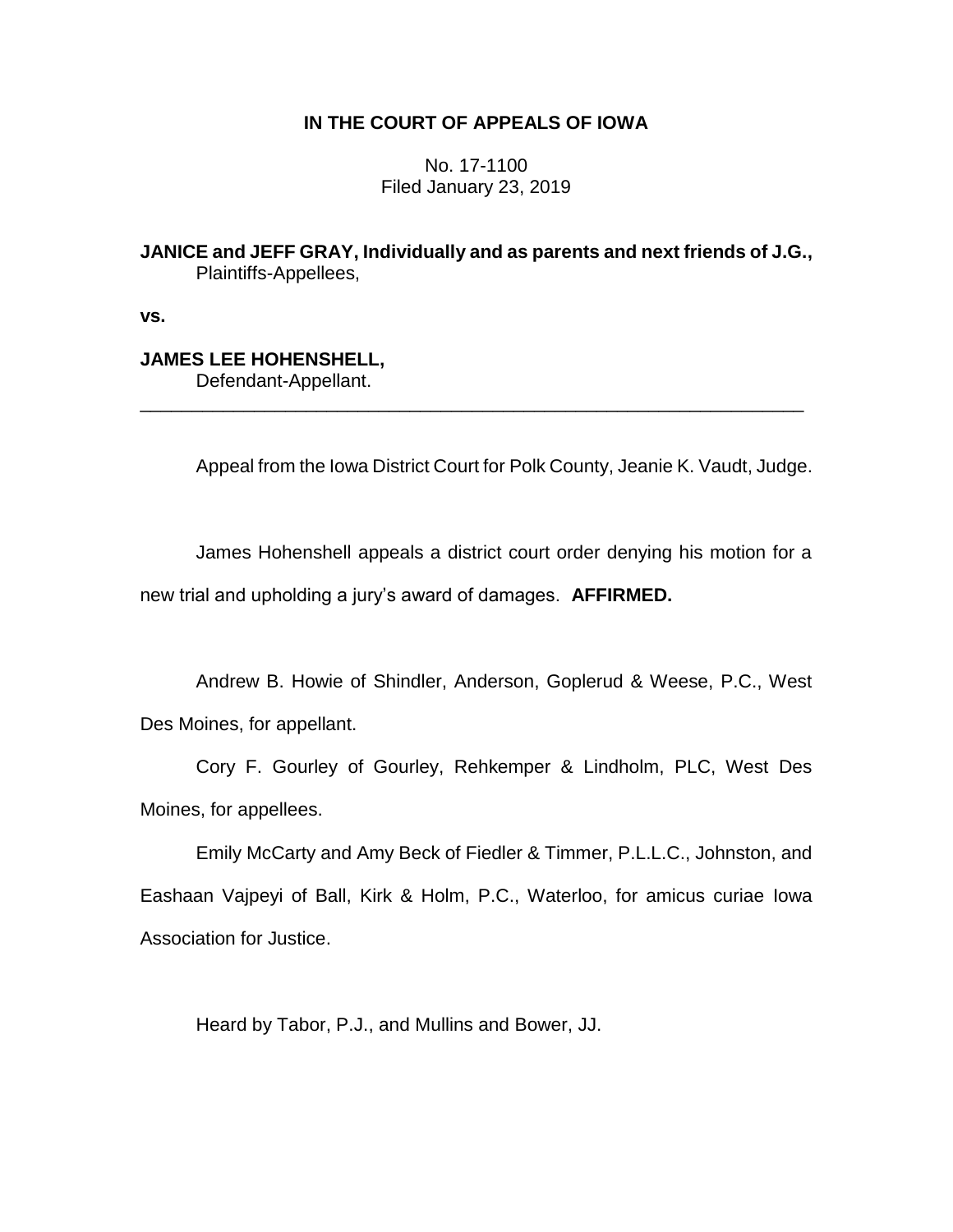#### **MULLINS, Judge.**

 $\overline{a}$ 

James Hohenshell appeals a district court order denying his motion for a new trial and upholding a jury award in the amount of \$127 million in favor of plaintiffs, Janice and Jeff Gray, individually and as parents and next friends of their daughter, J.G. He argues the district court erred in denying his motion for a new trial or remittitur<sup>1</sup> because: (1) the verdict was influenced by passion or prejudice, (2) the compensatory damages award was not supported by the evidence, and (3) the punitive damages award was excessive and violates his due process rights.

# **I. Background Facts and Proceedings**

The evidence presented at trial establishes the following facts by a preponderance of the evidence. J.G. was thirteen years of age and just about to start eighth grade at the time of the following events. On August 10, 2013, J.G. attended a going away party for a close friend, R.B., who is Hohenshell's stepdaughter. After arriving at the party, J.G. and several of her friends ate food, swam, hung out, and watched a scary movie. While the girls were watching the movie, Hohenshell and his wife, Rachel, were drinking alcohol. Rachel left the party after the girls finished watching their movie. After Rachel left, Hohenshell asked the girls if they wanted to drink alcohol, but he advised them, "You can't tell anyone." Hohenshell then provided the girls with vodka, whiskey, and beer. J.G. had never consumed alcohol before. J.G. and her friends consumed the alcohol. After the alcohol was introduced at the party, everyone watched television. While

<sup>1</sup> We note from the outset Hohenshell did not alternatively request a remittitur in his new trial motion.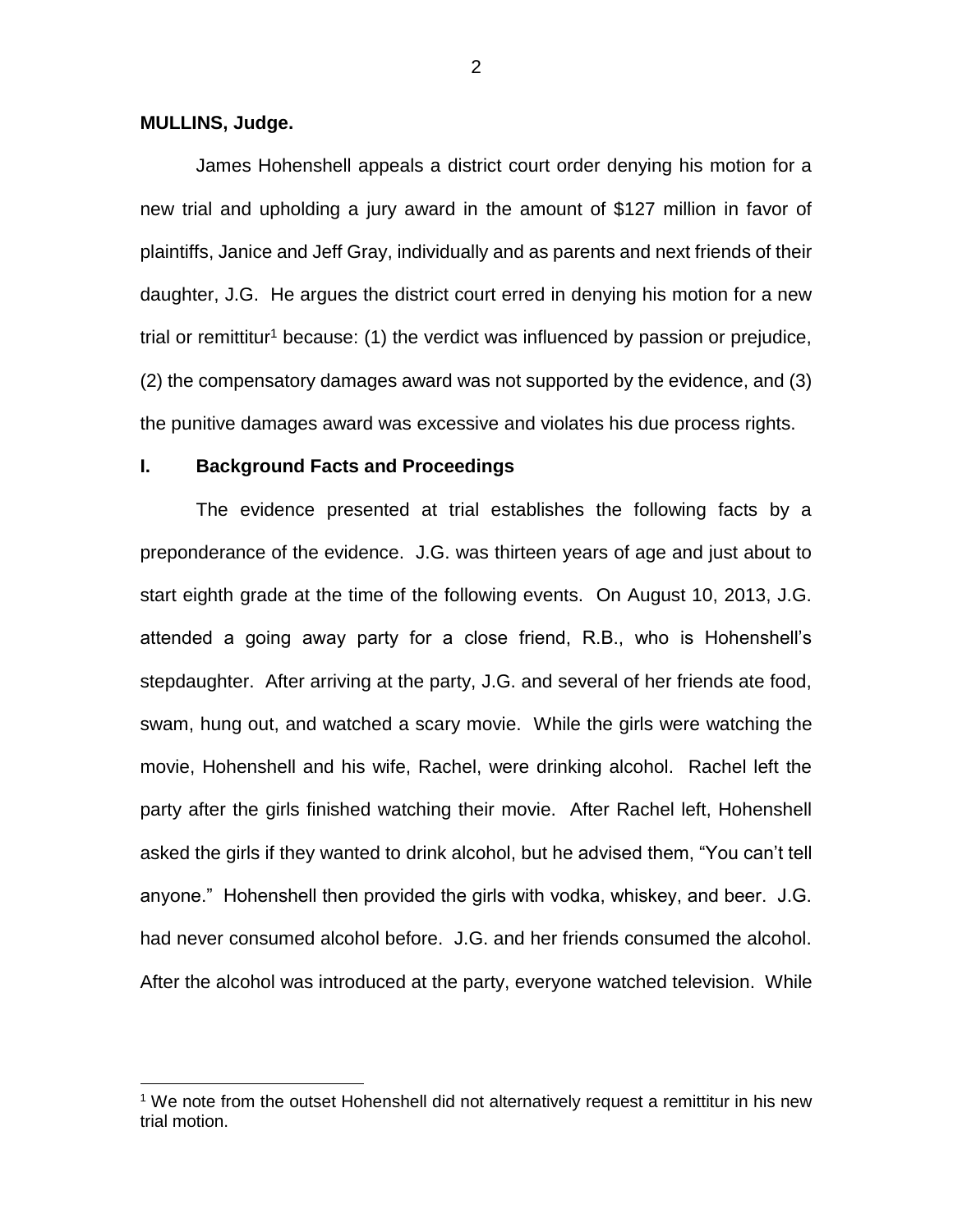J.G. was sitting on the couch next to Hohenshell, Hohenshell placed his hand on J.G.'s leg, upon which J.G. brushed it off and moved away from Hohenshell.

J.G. ultimately consumed too much alcohol and became intoxicated and sick. R.B. and another of J.G.'s friends accompanied J.G. to the bathroom, where she vomited. J.G.'s friends advised her she should go to bed. J.G. proceeded to a spare bedroom, where she vomited a second time. J.G. then went to lay on the couch while her friends cleaned up the mess. Hohenshell picked J.G. up off the couch, carried her upstairs to his bedroom, and placed her on his bed. R.B. and the second friend followed, and R.B. questioned Hohenshell if he was planning to sleep with J.G. R.B. then requested that Hohenshell place J.G. in her bedroom. Hohenshell responded, "No, she's fine," and told R.B. and the other friend to leave the room. They complied, and Hohenshell shut the door behind them. J.G. vomited a third time in Hohenshell's bedroom. Hohenshell then raped J.G. J.G. begged Hohenshell to stop, but Hohenshell refused to relent, shoving J.G.'s face into a pillow, directing her to be quiet, and telling her she was fine. The experience was painful for J.G. J.G. was a virgin prior to being raped by Hohenshell.

A week or so later, J.G. emotionally shared the foregoing events with one of her closest friends, S.L., who advised J.G. she needed to tell her parents or report it to someone else. J.G. then shared her experience with her former math teacher and a guidance counselor who, in turn, alerted the school principal and law enforcement. J.G.'s father, Jeff, was employed as a janitor at J.G.'s school at this time. The principal called Jeff into a meeting, at which time J.G. informed him of the sexual assault.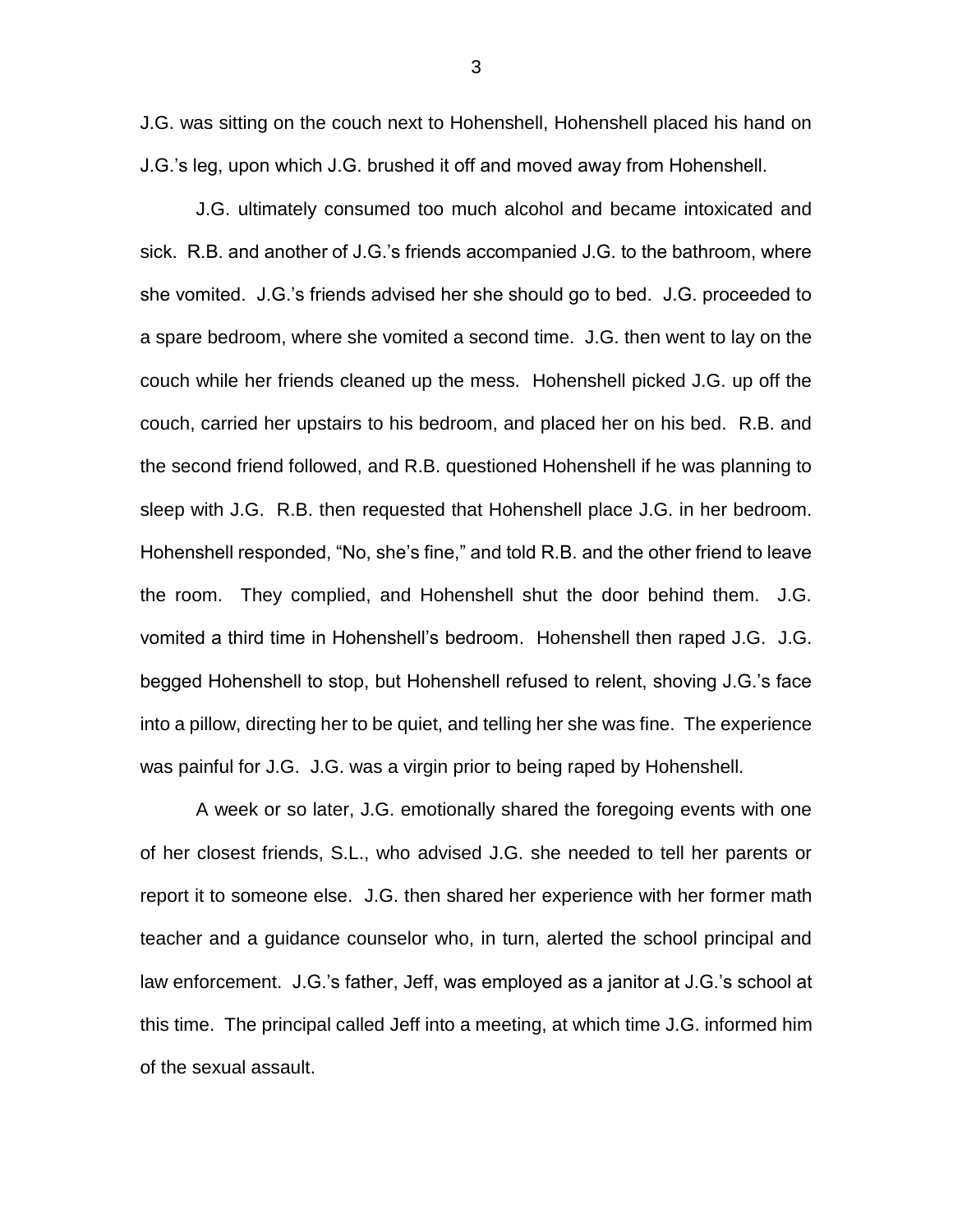Prior to these events, J.G. was confident, happy, outgoing, laid back, trusting, and bubbly. She made friends easily and enjoyed participating in extracurricular activities. After her encounter with Hohenshell, J.G. became depressed, scared, reserved, and cautious; she lacked a desire to interact with new people; she saw herself as someone no one wants to be around; and her enthusiasm about extracurricular activities decreased. According to S.L.'s testimony, J.G. experiences pain and suffering and J.G. has not been the same person since she was raped. J.G.'s former math teacher also observed a significant difference in J.G.'s demeanor, even before J.G. shared her experience with her. Her choir teacher also noticed the change in demeanor, noting in her testimony that J.G. was "full of life" with "an aura of sunshine around her" but became a hollow version of herself after the sexual assault. The witnesses at trial consistently testified J.G. continues to suffer on a daily basis. Since the encounter, J.G. has experimented with self-harm and, specifically, has engaged in cutting herself. She has also considered committing suicide. J.G. lives in fear of Hohenshell, whose anticipated release date from prison was approximately one month after trial.

J.G. began attending therapy in 2013, at which time she was diagnosed with post-traumatic stress disorder. At the time of trial, J.G. had generally discontinued attending therapy. Her therapist testified J.G. was able to decrease the frequency of her therapy due to her commitment to therapy in its early stages. The therapist testified J.G.:

will go through periods of time of being more stable emotionally, and then she will have things come up that will be triggering in terms of what she went through, and then we'll see an increase in symptoms,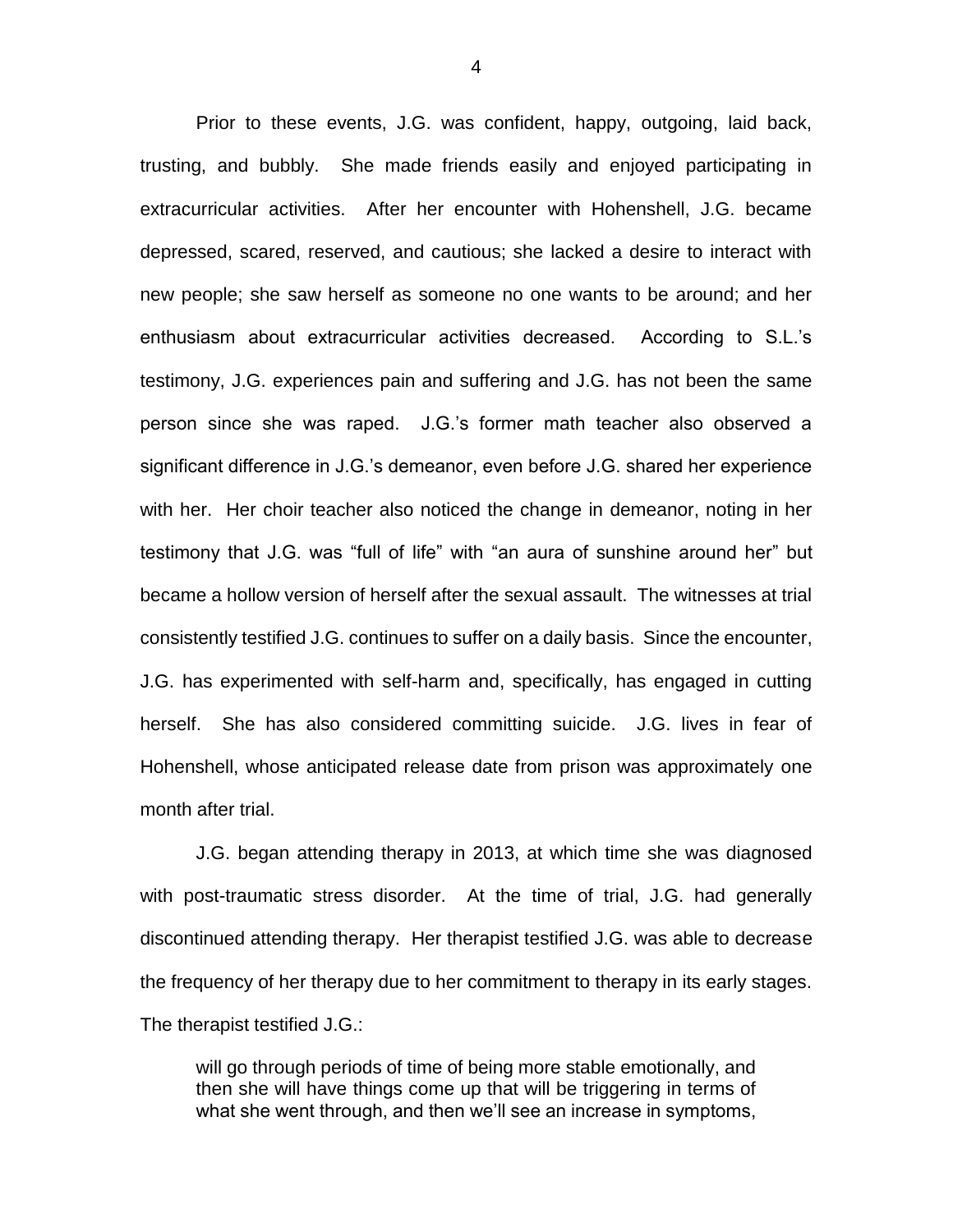and then we'll meet again for a while and work towards stabilization, and then we'll meet less frequently.

J.G. continues to experience triggering events, nightmares, and panic attacks; suffers from anxiety; and has difficulty learning. J.G.'s therapist testified the mental-health issues resulting from her sexual assault have not resolved and will be with her for the rest of her life, but she indicated J.G.'s therapy has made her better able to cope with those issues. The therapist testified she expects J.G. will experience several triggering events throughout her life: when she initiates her first romantic relationship, becomes sexually active, gets married, or has children or grandchildren. The therapist responded in the affirmative when asked whether she anticipated J.G. will suffer from her underlying mental-health issues for the rest of her life.

Prior to the foregoing events, J.G. and her parents were close. J.G.'s meaningful participation in her relationships with her parents waned after she was raped. J.G.'s therapist indicated in her testimony that this was a result of J.G.'s shame and her decreased ability to trust her parents or believe they can protect her from harm. J.G. now views all males, including her father, with contempt.

When asked why the plaintiffs initiated a civil lawsuit against Hohenshell, J.G. testified, "When someone takes everything away from you, they shouldn't get to have anything either." Her father added, "Her power was taken from her. I wanted her to gain some back." He also explained:

I want to send a statement. I want this guy to pay. Two years and four months in jail is not payment to me—not even close—of what he's done to this little girl. . . . I want him to have nothing. . . . [H]e took everything from her. He should have nothing. I want . . . this to make the news. . . . [I]f just one person decides it's not worth doing this to a little girl, it would be worth all this.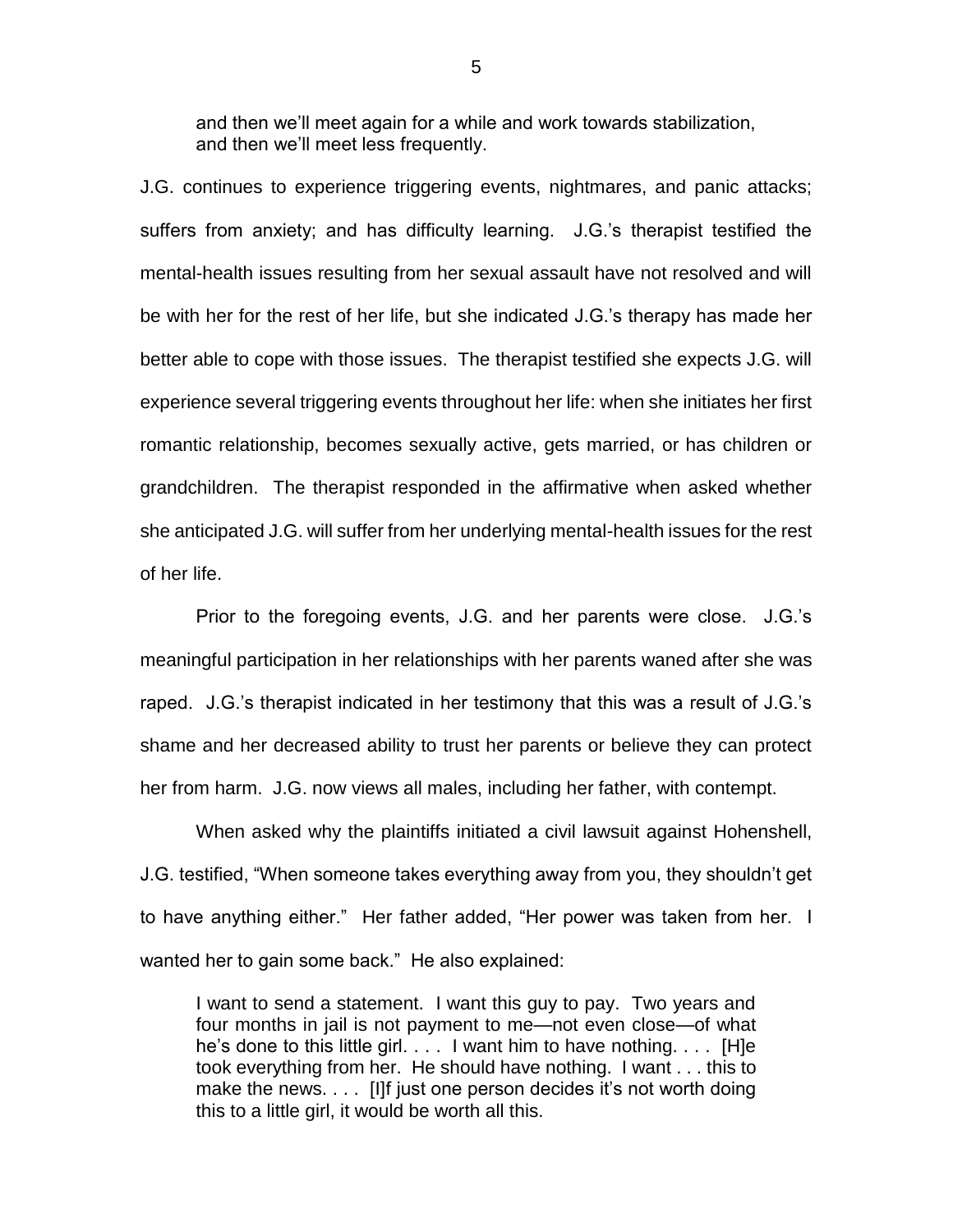In November 2014, Hohenshell pled guilty to one count of lascivious acts with a child and five counts of providing alcohol to a minor in connection with the foregoing events. At the guilty-plea proceeding, Hohenshell entered his plea with a smirk on his face and a chuckle.

In August 2015, plaintiffs filed a petition at law forwarding claims of: (1) assault, sexual assault, and battery; (2) intentional infliction of emotional distress; (3) negligent infliction of severe emotional distress; (4) negligent supervision; and (5) loss of services and consortium. In September 2016, plaintiffs moved for partial summary judgment with respect to liability on the assault-and-battery and intentional-infliction-of-emotional-distress causes of action, arguing Hohenshell's criminal convictions establish civil liability as a matter of law. Hohenshell did not file a resistance, even after the district court allowed him additional time beyond the deadline to file the same. The court granted plaintiffs' motion for summary judgment as to liability on the assault-and-battery claim but denied the motion as to the intentional-infliction-of-emotional-distress claim. Thereafter, Hohenshell, in responding to interrogatories, related that he did not dispute liability as to any of the claims but would only be disputing damages. Consequently, plaintiffs moved for summary judgment as to liability on all remaining claims. Hohenshell did not resist, and the court granted the motion.

A jury trial was held in February 2017. During summation and closing arguments, plaintiffs' counsel spoke of how Hohenshell "took everything from" J.G., including her personality, her safety and trust, her childhood, and her virginity. He also argued Hohenshell stole J.G. from her parents. He reviewed the various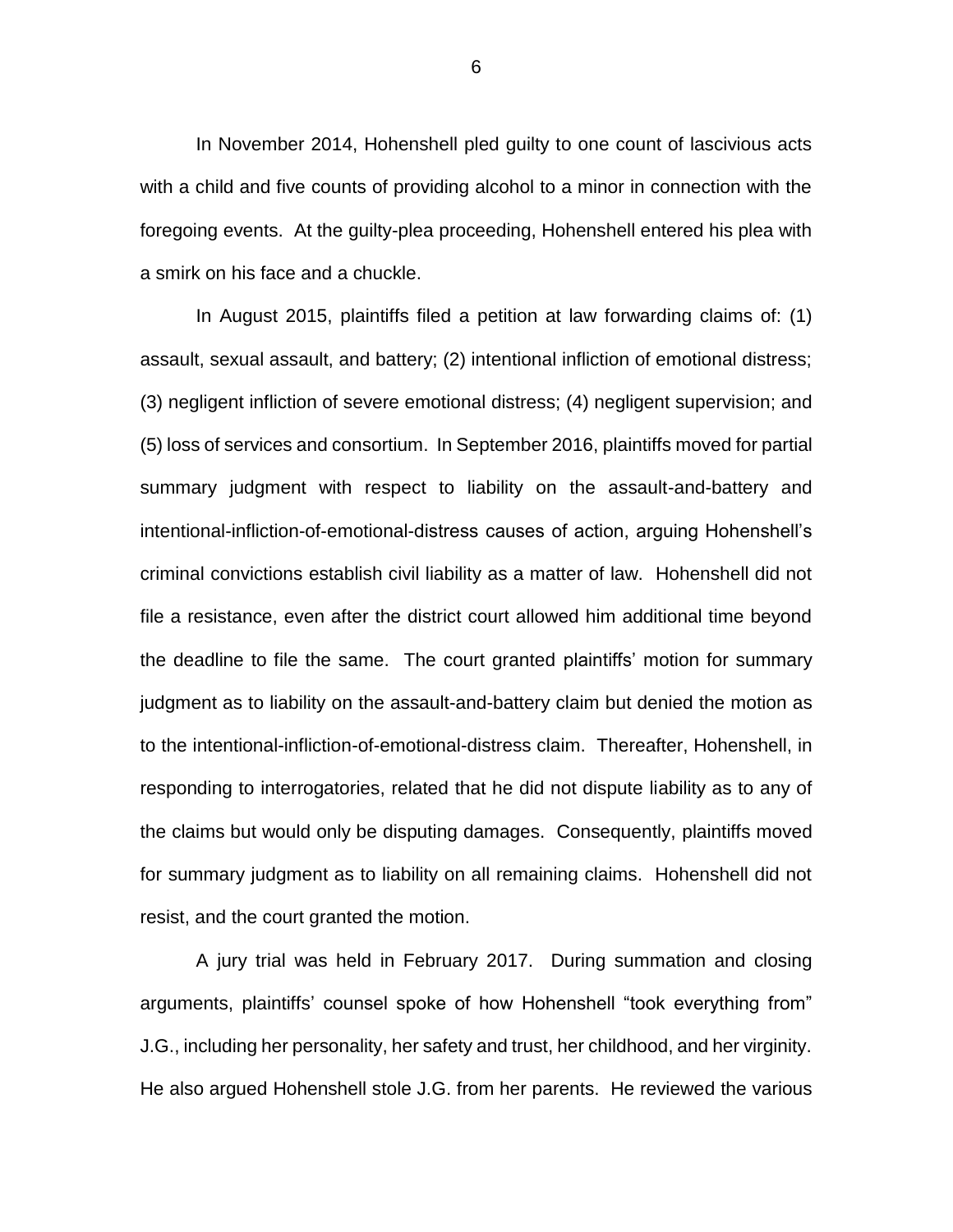harms to J.G.: the pain and suffering; loss of full function of mind and body, both past and during her future life expectancy of 64.17 years; and future life events that would trigger recurrence of pain. He asked the jury to award \$30 million in compensatory damages for J.G.'s past and future loss of full mind and body and her physical and mental pain and suffering. He suggested that if Hohenshell's attorney were to argue the damages should be \$5 million, perhaps the jury "should meet somewhere in the middle." He also told the jury they could go higher or lower than his request. For the parents' loss-of-consortium claims, he suggested \$5 million be awarded to each parent. He argued Hohenshell's conduct in this case was not simply outrageous willful and wanton disregard for J.G., but it was a purposeful and deliberate attack on her. He then suggested that punitive damages could be between two and four times the compensatory damages, and that if punitive damages were too high in comparison to the compensatory damages award, they might violate due process.

Counsel for Hohenshell acknowledged J.G. was the victim of a crime. He spoke of the criminal punishment his client has faced and the hardships he will face in the future. Counsel's only reference to any particular damage amounts was in relation to the type of evidence that would be expected for damages of \$30, \$50, or \$100 million. "It would have to be amazing, unbelievable, incredible evidence that showed damage that could never, ever be repaired." He then pointed to a lack of evidence concerning medical records or medical bills and objective psychological, psychiatric, or neurological analysis. He acknowledged the therapist's testimony, but he focused on J.G.'s current stability and how well she is coping. He made no suggestion as to any appropriate damages award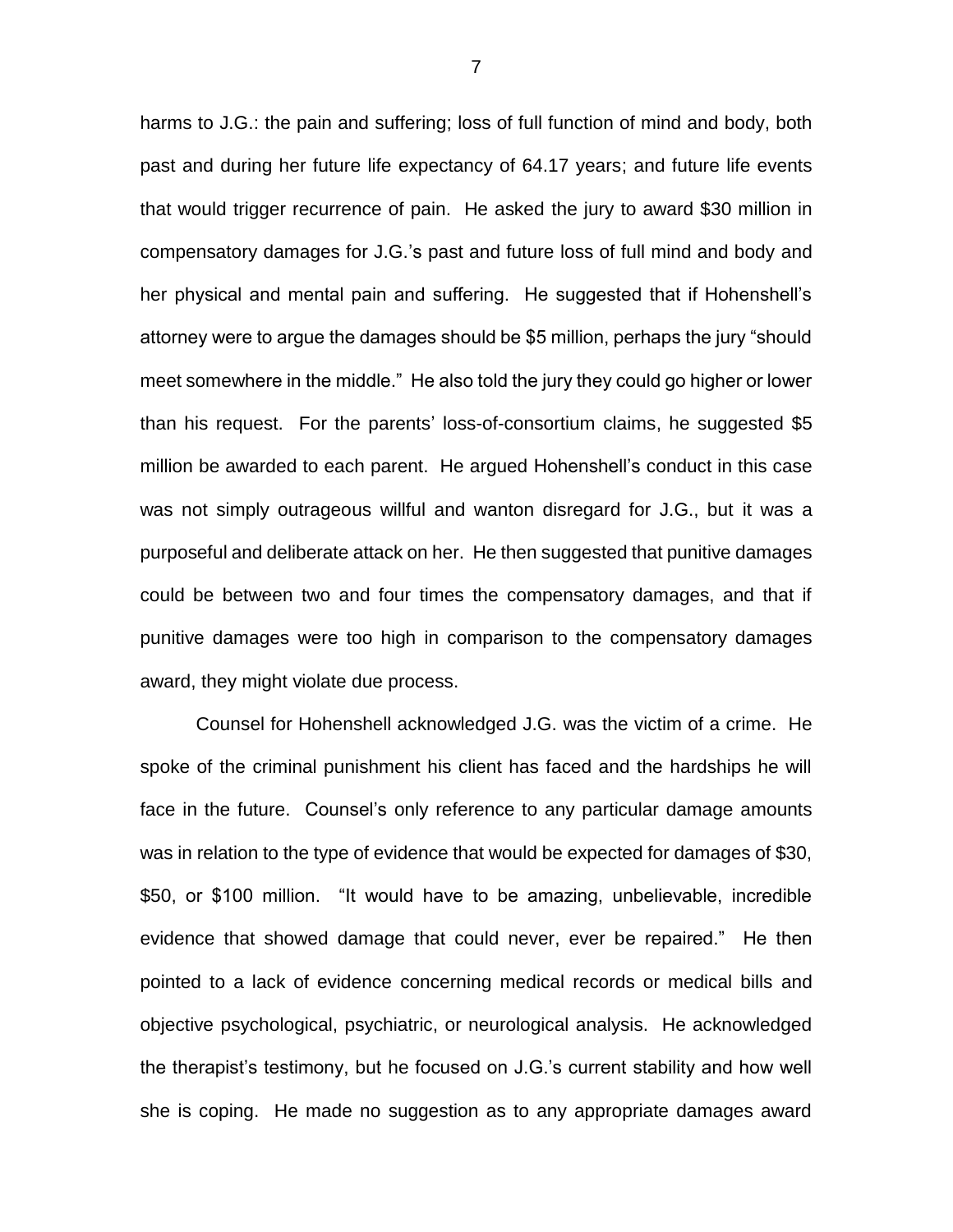amounts, but with regard to punitive damages, he noted "our criminal court had handled that adequately."

The jury awarded compensatory damages to J.G. in the amount of \$50 million, \$1 million in loss-of-consortium damages to each parent, and punitive damages of \$75 million allocated as follows:

| Past loss of mind and body (J.G.):                   | \$15,000,000  |
|------------------------------------------------------|---------------|
| Future loss of mind and body (J.G.):                 | \$10,000,000  |
| Past physical and mental pain and suffering (J.G):   | \$15,000,000  |
| Future physical and mental pain and suffering (J.G): | \$10,000,000  |
| Past loss of consortium (Janice):                    | \$750,000     |
| Future loss of consortium (Janice):                  | \$250,000     |
| Past loss of consortium (Jeff):                      | \$750,000     |
| Future loss of consortium (Jeff):                    | \$250,000     |
| <b>Total compensatory damages:</b>                   | \$52,000,000  |
| Punitive damages:                                    | \$75,000,000  |
| <b>Total damages:</b>                                | \$127,000,000 |

The next day, the district court entered judgment in the foregoing amount against Hohenshell. Thereafter, Hohenshell filed a motion for a new trial, contending: (1) the plaintiffs failed to present medical evidence to quantify the extent and nature of their damages, (2) the evidence was insufficient to support the jury's award concerning J.G.'s future loss of mind and body and her future physical and mental pain and suffering, and (3) "the total damages award . . . of \$127 million is flagrantly excessive and raises a presumption that it is the product of passion or prejudice." The plaintiffs resisted. At a subsequent hearing, Hohenshell argued the evidence was insufficient to support the jury's awards of future damages and the verdict was a result of passion or prejudice. Apparently as a result of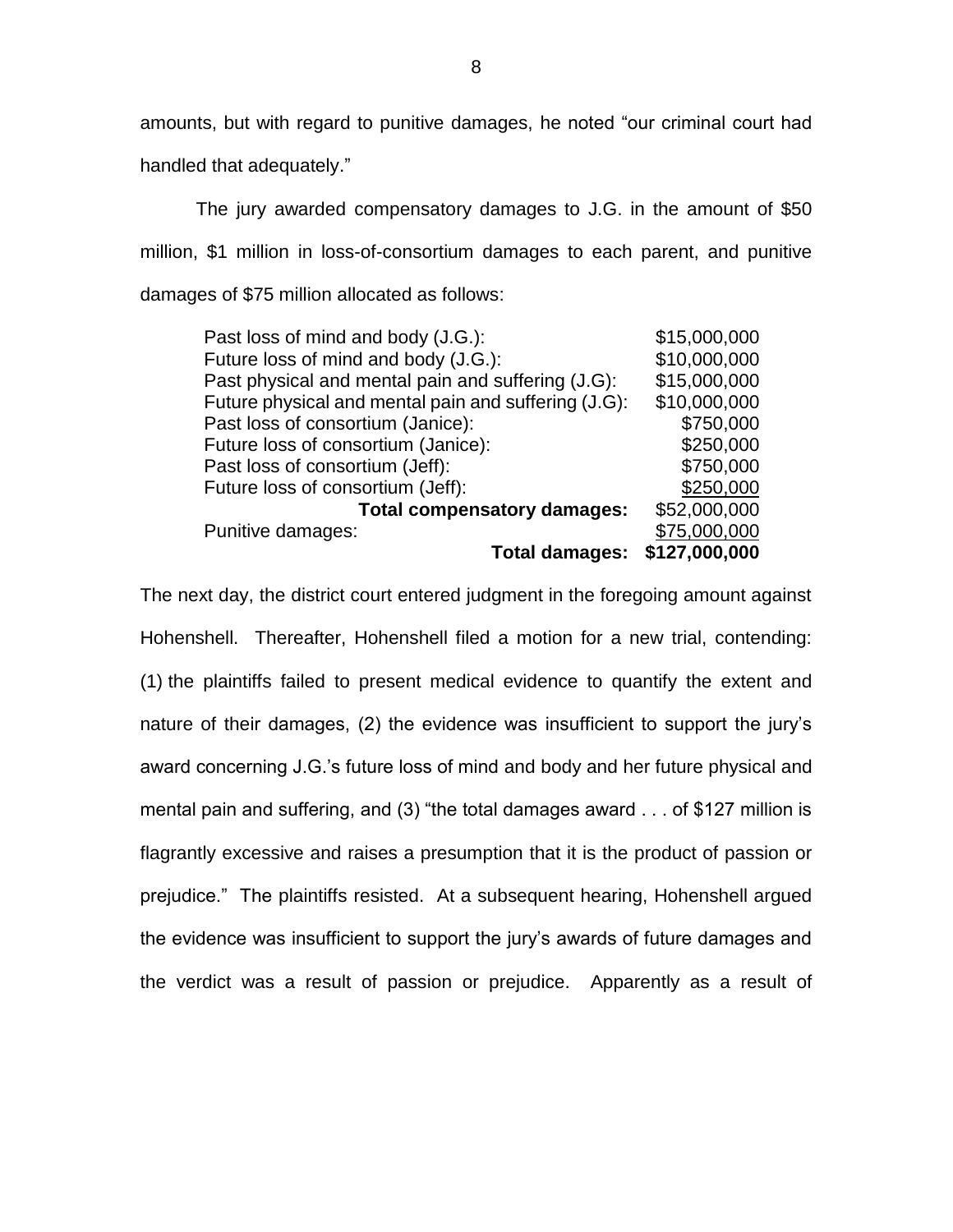Hohenshell's vague contentions in his motion and oral argument, $<sup>2</sup>$  the court</sup> questioned whether he was challenging the verdict as a whole or specific items of damages. Hohenshell responded, "I am arguing specific elements, both the future damages for loss of consortium, the future damages for the pain and suffering, and loss of mind and body of J.G." Hohenshell specified, because the evidence was lacking to support those items of damages, the jury's awards on those items of damages must have been the product of passion or prejudice. Hohenshell went on to argue that the awards on those items are just examples of passion or prejudice and "the totality of this award is so excessive that it is clear that the jury acted out of passion or prejudice."

In its subsequent ruling, the court identified its understanding of the issues presented: "(1) whether there was insufficient evidence to support certain specific awards of damages; and (2) whether the verdict as a whole was the product of passion or prejudice." First, the court concluded the challenged awards were for noneconomic damages and the evidence was sufficient to support them. Second, the court concluded the jury's award of damages was not the result of passion or prejudice. Hohenshell appeals the order denying his motion for a new trial.

#### **II. Standard of Review**

 $\overline{a}$ 

"We review the district court's denial of a motion for a new trial based on the claim a jury awarded excessive damages for an abuse of discretion." *WSH Props., L.L.C. v. Daniels*, 761 N.W.2d 45, 49 (Iowa 2008) (quoting *Estate of Pearson ex* 

 $2$  Hohenshell additionally filed a brief in support of his motion prior to the hearing. In its ruling on the motion, the court declined to consider the brief, apparently because it was not timely filed.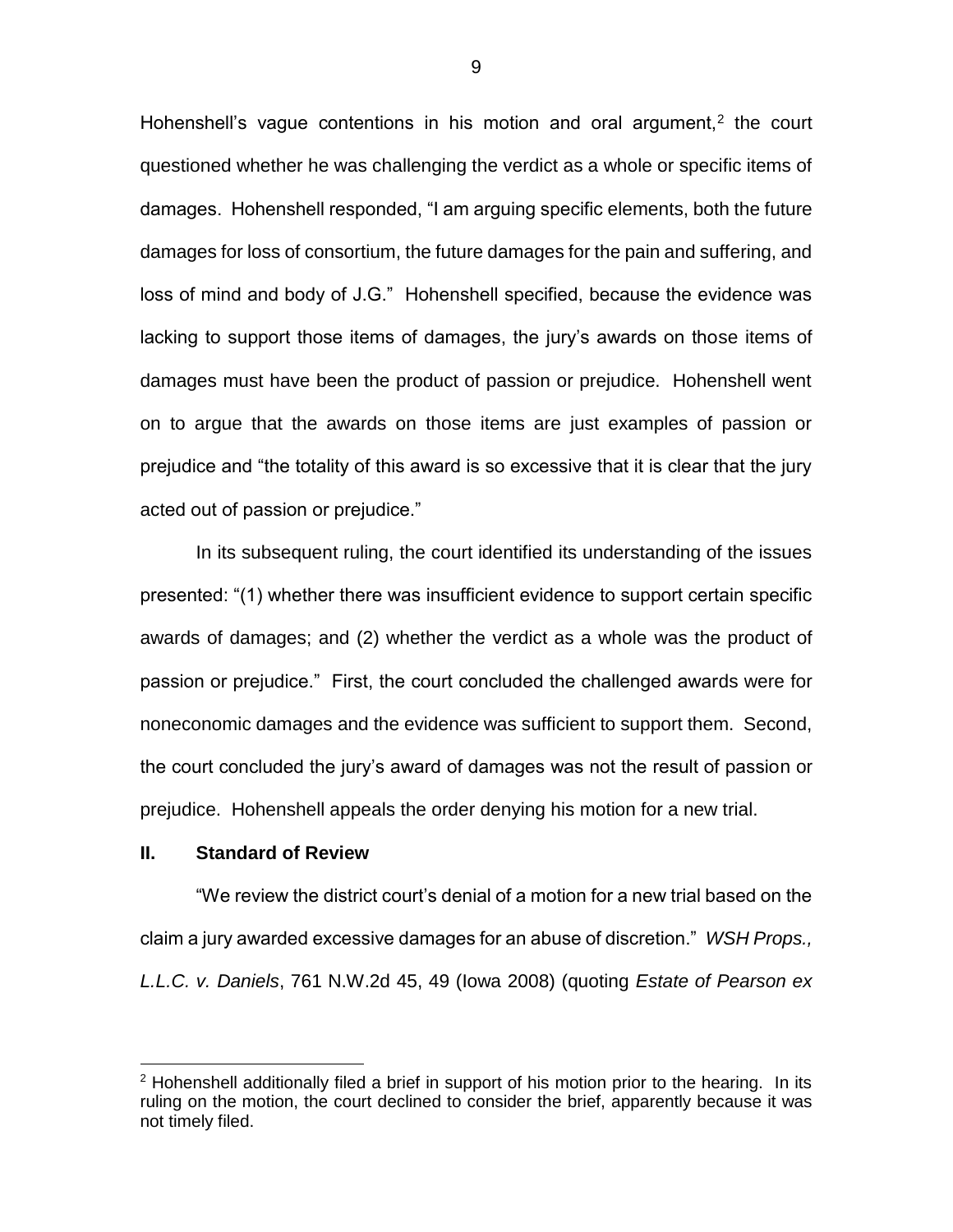*rel. Latta v. Interstate Power & Light Co.*, 700 N.W.2d 333, 345 (Iowa 2005)). "An abuse of discretion occurs when the court's decision is based on a ground or reason that is clearly untenable or when the court's discretion is exercised to a clearly unreasonable degree." *Id.* (quoting *Pexa v. Auto Owners Ins. Co.*, 686 N.W.2d 150, 160 (Iowa 2004)). Appellate review for excessiveness of a punitive damages award on due-process grounds is de novo. *See Wolf v. Wolf*, 690 N.W.2d 887, 894 (Iowa 2005).

#### **III. Excessiveness of Verdict**

Hohenshell argues the district court erred in declining to grant a new trial on the ground that the jury's verdict is a product of passion or prejudice. He alternatively argues the court should have reduced the award of damages because it was not supported by the evidence before the jury. If a verdict results from passion or prejudice, a new trial should be granted, but if it is "merely excessive because not supported by sufficient evidence even in the absence of passion and prejudice justice may be effectuated by ordering a remittitur of the excess as a condition for avoiding a new trial." *Schmitt v. Jenkins Truck Lines, Inc.*, 170 N.W.2d 632, 659 (Iowa 1969).

A. Passion or Prejudice

#### 1. *Presumption of Passion or Prejudice.*

Hohenshell argues a new trial is warranted because the award of damages is excessive and appears to have been influenced by passion or prejudice. *See* Iowa R. Civ. P. 1.1004(4). Hohenshell contends the size of the verdict, alone, creates a presumption that it is the product of passion or prejudice. We agree with Hohenshell "that a flagrantly excessive verdict raises a presumption that it is the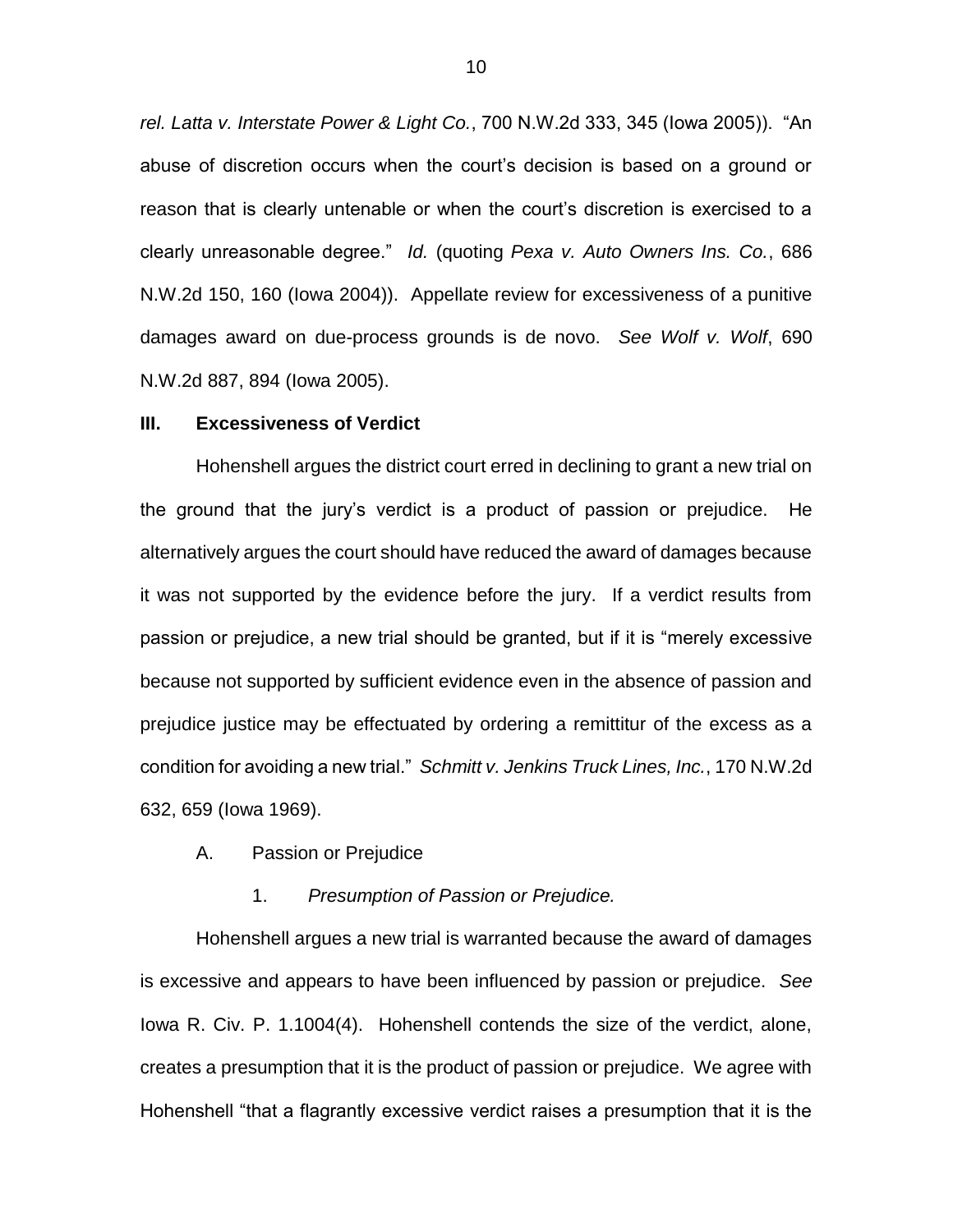product of passion or prejudice" and if a verdict is the result of passion or prejudice, a new trial should be granted. *Daniels*, 761 N.W.2d at 49–50. Without a presumption of prejudice, the supreme court requires that passion or prejudice on the part of the jury be affirmatively established by the record. *See Jasper v. H. Nizam, Inc.*, 764 N.W.2d 751, 771 (Iowa 2009) ("Without such a presumption, passion or prejudice must be found from evidence appearing in the record."); *Daniels*, 761 N.W.2d at 51 ("Once the presumption of passion that might arise from a flagrantly excessive verdict is dispelled, we must look for some other indication in the proceedings that would support a finding the jury was angry with the defendants and motivated to punish them.").

In considering whether a verdict is so excessive as to raise a presumption of passion or prejudice on the part of the jury, we examine the record, viewing the evidence in the light most favorable to plaintiffs that it will reasonably bear and giving weight to the fact the trial court, with the benefit of seeing and hearing the evidence, observing the jury, and having before it all incidents of the trial, did not see fit to interfere. *See Daniels*, 761 N.W.2d at 50; *Schmitt*, 170 N.W.2d at 660.

Hohenshell conceded liability on a number of civil claims: (1) assault, sexual assault, and battery; (2) intentional infliction of emotional distress; (3) negligent infliction of severe emotional distress; (4) negligent supervision; and (5) two claims of loss of consortium. The evidence shows prior to being sexually assaulted J.G. was confident, happy, outgoing, laid back, trusting, and bubbly. She made friends easily and enjoyed participating in extracurricular activities. After her encounter with Hohenshell, J.G. became depressed, scared, reserved, and cautious; she lacked a desire to interact with new people; she saw herself as someone no one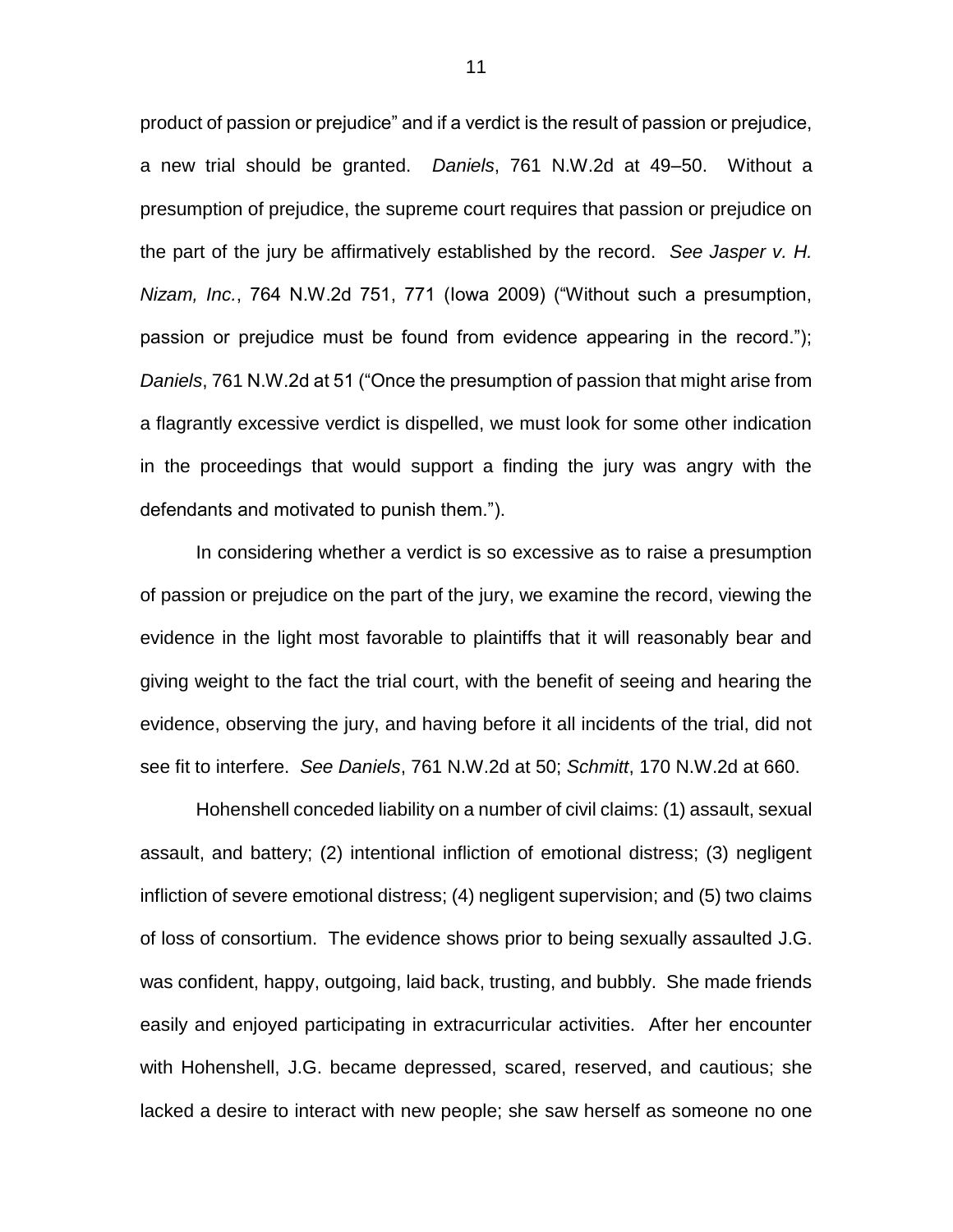wants to be around; and her enthusiasm about extracurricular activities decreased. She has not been the same person, the way her mind operates has been altered, and she continues to experience pain and suffering on a daily basis. Her experience has led her to experiment with self-harm. She lives in fear. J.G. initially participated in therapy, but she has been able to decrease the frequency of her therapy due to her commitment to therapy in its early stages. J.G. continues to experience triggering events, nightmares, and panic attacks; suffers from anxiety; and has difficulty learning. J.G.'s therapist testified the mental-health issues resulting from her sexual-assault have not been resolved and will be with her for the rest of her life, but she indicated J.G.'s therapy has made her better able to cope with those issues. The therapist testified she expects J.G. will experience several triggering events throughout her life: when she initiates her first romantic relationship, becomes sexually active, gets married, or has children or grandchildren. The therapist responded in the affirmative when asked whether she anticipated J.G. will suffer from her underlying mental-health issues for the rest of her life. \$1 million was awarded for each parent's loss-of-consortium claims. J.G. and her parents were close prior to her sexual assault, but her meaningful participation in the relationships with her parents decreased thereafter, especially as to her father. The punitive damages award tacked on another \$75 million.

The question is whether, viewing the evidence in the light most favorable to plaintiffs, the award was flagrantly excessive based on the evidence presented and, as such, there is a presumption of passion or prejudice, thus warranting a new trial.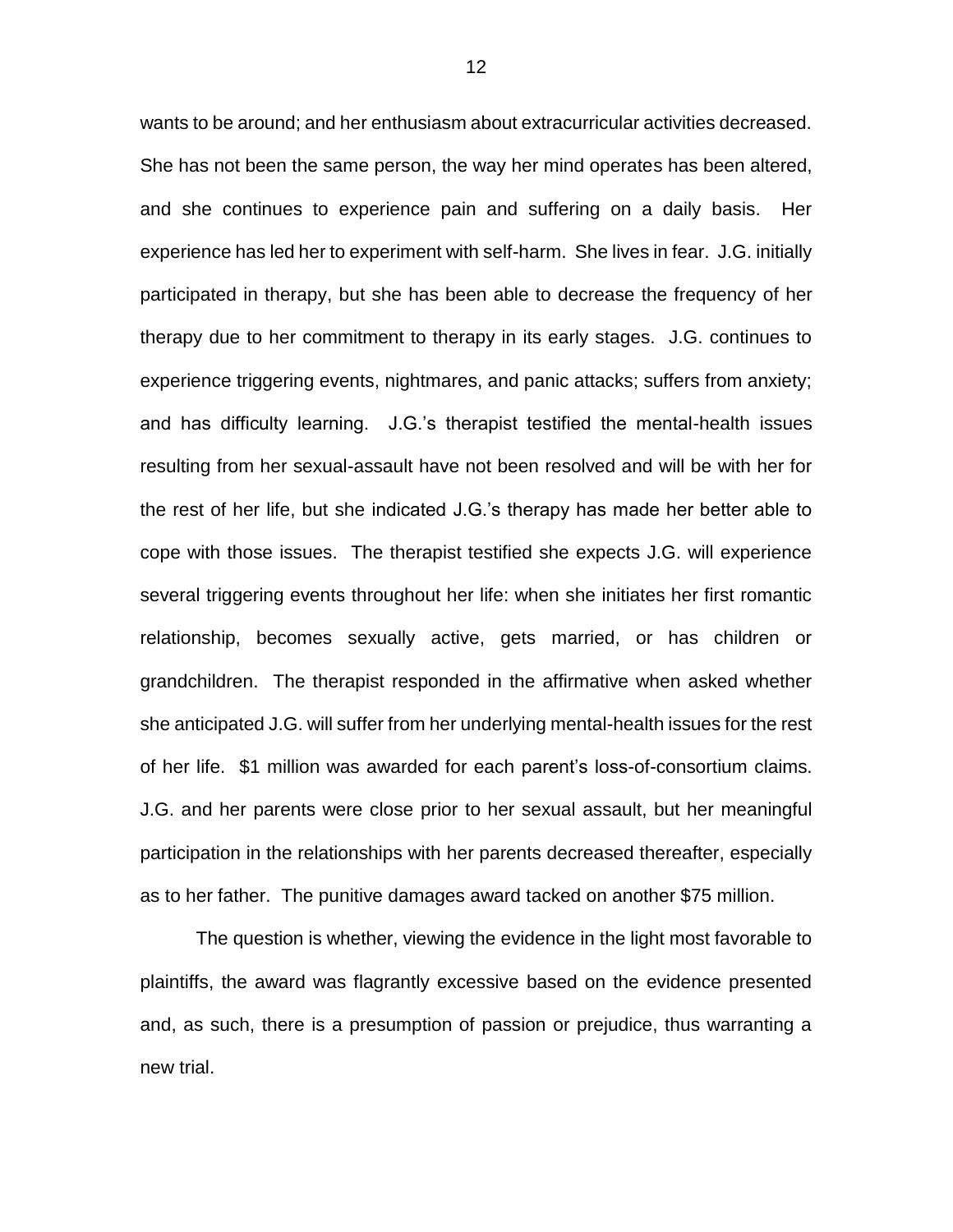Certainly, we acknowledge the total damages awarded are substantial. During closing arguments, plaintiffs' counsel argued that if jurors thought the damages requests were not reasonable, perhaps they should compare the reasonableness of Hohenshell's conduct toward J.G. Counsel also called the jury's attention to huge verdicts in Florida, New York, or California, and specifically referenced the "hot coffee"<sup>3</sup> case. On our review of plaintiffs' closing argument, the focus was on how the parties were damaged and not on attempts to engender resentment or anger. When arguing for punitive damages, the emphasis was on punishment for Hohenshell's outrageous conduct—a theory of liability he had admitted—not based in resentment or anger. Our duty is not to decide the amount of damages we might have awarded, but whether the award is so flagrantly excessive as to give rise to a presumption of passion or prejudice. Given the lack of case law on civil damages cases involving facts such as the facts in this case to guide us, and the nature of plaintiffs' closing arguments, we decline to find a presumption of prejudice.

### 2. *Evidence of Passion or Prejudice*.

 $\overline{a}$ 

Having concluded the jury's verdict is not so excessive so as to raise a presumption of passion or prejudice, we turn to whether the record affirmatively

 $3$  We presume that was a reference to a jury verdict resulting from a lawsuit claiming the plaintiff was injured when hot coffee was served to her and spilled on her. *See Liebeck v. McDonald's Rests., P.T.S., Inc.*, No. CV-93-02419, 1995 WL 360309, at \*1 (N.M. Dist. Ct. Aug. 18, 1994) (entering judgment for plaintiff in the amount of \$160,000 in compensatory damages and \$2.7 million in punitive damages), *vacated*, No. CV-93-02419, 1994 WL 16777704, at \*1 (N.M. Dist. Ct. Nov. 28, 1994); *see also* Caroline Forell, *McTorts: The Social & Legal Impact of McDonald's Role in Tort Suits*, 24 Loy. Consumer L. Rev. 105, 138 (2011) (noting the money Liebeck ultimately received was subsequently settled confidentially).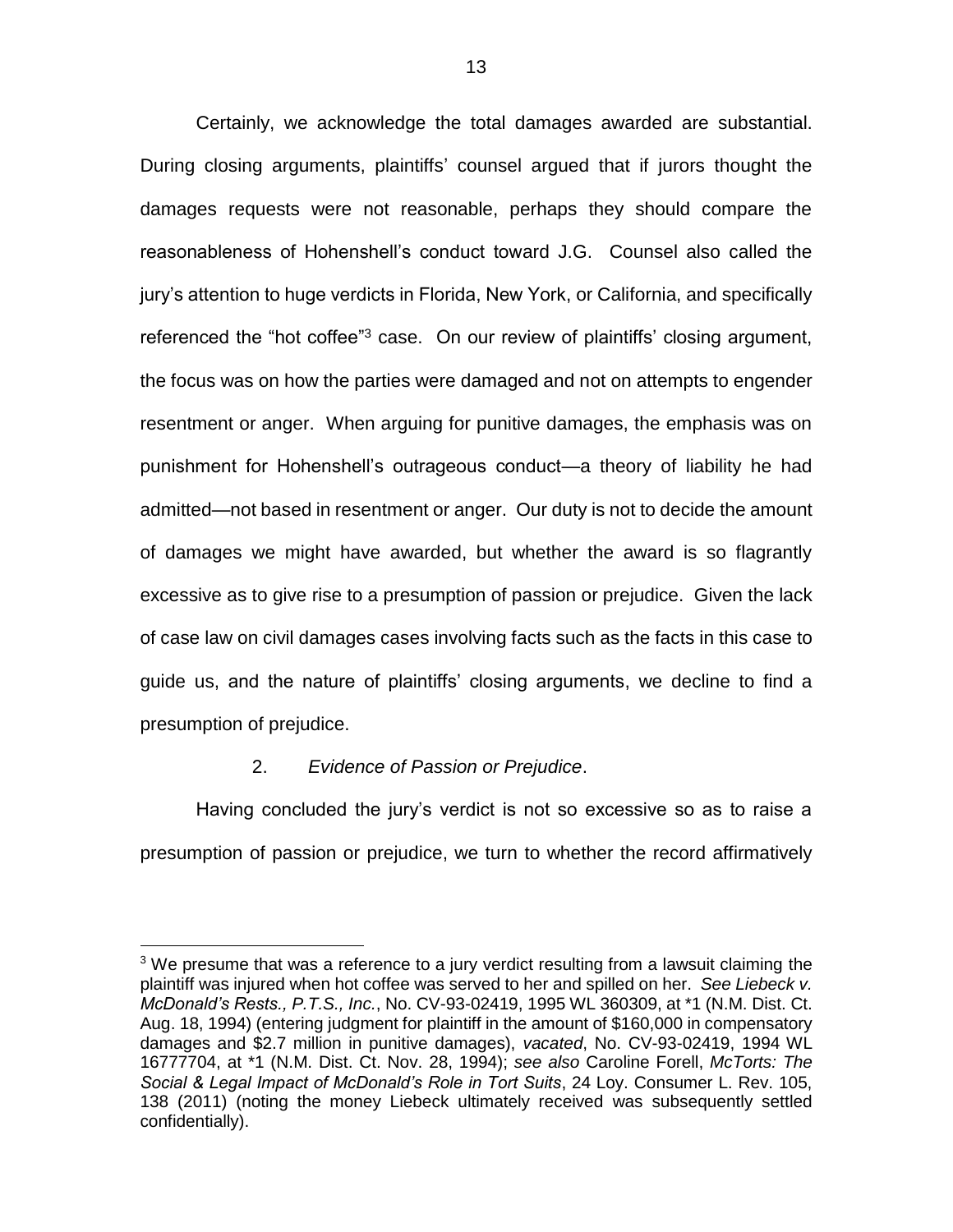establishes passion or prejudice on the part of the jury. *See Jasper*, 764 N.W.2d at 771; *Daniels*, 761 N.W.2d at 51.

Hohenshell generally points to the plaintiffs' alleged "desire to enflame [the jury's] passions and punish Hohenshell" as evidence that the jury was prejudiced against him. Hohenshell first seems to argue the statements made by counsel and the prospective jurors during jury selection establishes that the jury was prejudiced against him. We readily reject Hohenshell's argument that voir dire is evidence that the jury resorted to passion or prejudice in reaching its verdict. The argument is largely premised on exchanges that were had between counsel and jurors who did not end up serving on the jury. The jury ultimately consisted of jurors 3, 6, 7, 9, 12, 15, 16, 17, and 22 (as an alternate). Jurors 3, 7, 9, 12, 15, and 22 all generally indicated they could impartially consider the evidence despite the heinous nature of the crime of which Hohenshell was convicted. Juror 6 agreed that individuals who engage in crimes against children should "do time," but she never gave any indication that she could not impartially consider the evidence. Juror 16 agreed that individuals who sexually assault children should be subjected to criminal punishment, but she noted she would need to see proof to award civil damages because "he's already been punished for the crime." Juror 17 noted his belief that people who *murder* children should be subject to harsh criminal punishment, but he made no indication that he would be unable to impartially consider the evidence in this case.

Second, Hohenshell complains of the plaintiffs' counsel's remarks to the jury in opening statements and closing arguments. We fully acknowledge that some of the statements made by counsel were clearly intended to invoke a desire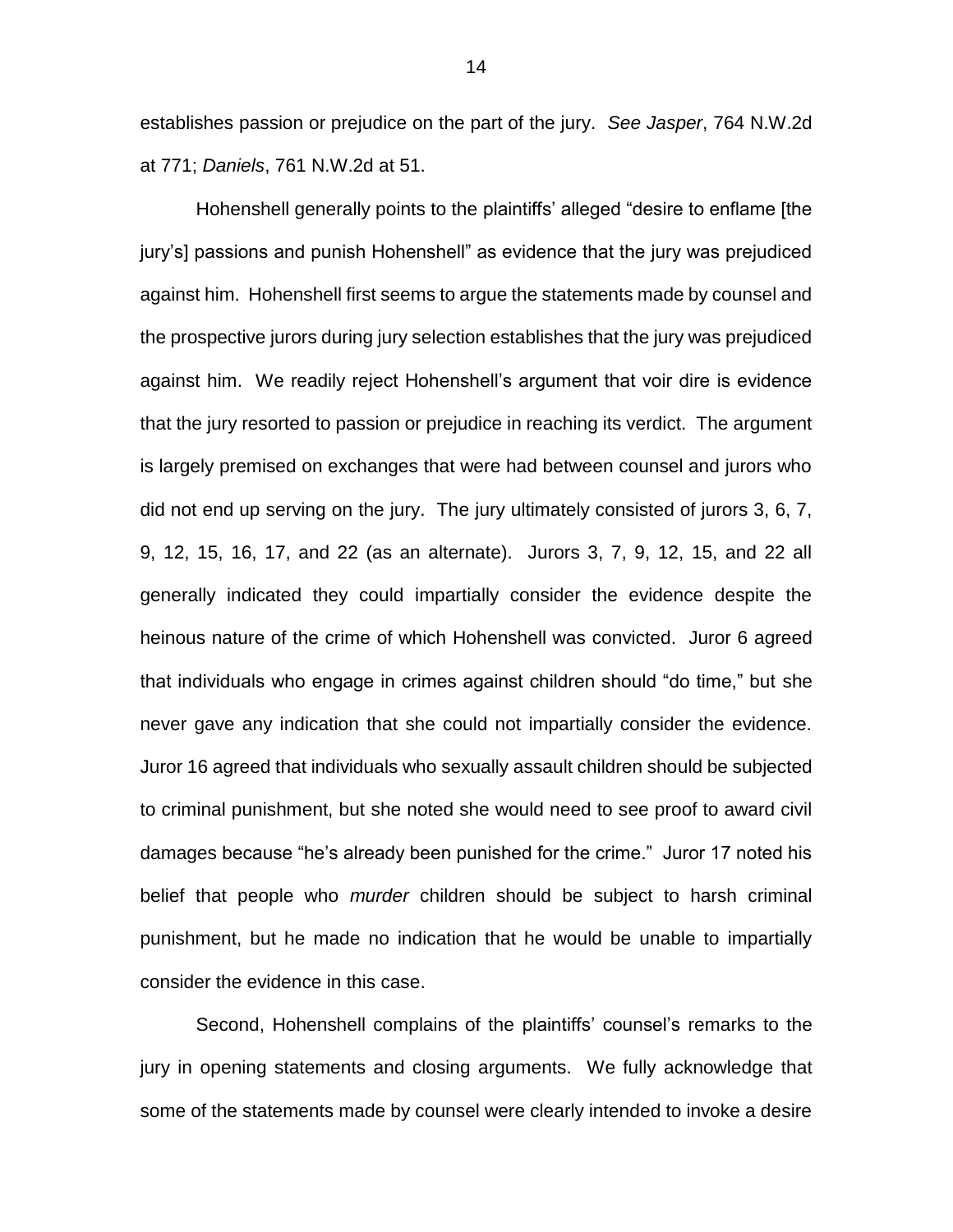on the part of the jury to punish Hohenshell. However, the complained-of statements by the plaintiffs' counsel concerned punitive damages, the purpose of which is to "punish bad behavior and deter future bad conduct." *Miranda v. Said*, 836 N.W.2d 8, 34 (Iowa 2013). Likewise, the jury was instructed punitive damages may be awarded "to punish and discourage the defendant and others from like conduct in the future." That is exactly what the plaintiffs' counsel was asking the jury to do. In any event, the jury was instructed it was required to reach its verdict upon the evidence presented, which does not include "[s]tatements, arguments, questions and comments by the lawyers." Appellate courts "presume juries follow the court's instructions." *State v. Hanes*, 790 N.W.2d 545, 552 (Iowa 2010). Upon our review of the record, we are unconvinced that counsel's remarks in opening statements and closing arguments amount to evidence that the jury's verdict was a result of passion or prejudice.

Third, Hohenshell argues the following testimony on the part of J.G.'s father is evidence the jury was afflicted by passion or prejudice:

I want to send a statement. I want this guy to pay. Two years and four months in jail is not payment to me—not even close—of what he's done to this little girl. . . . I want him to have nothing. . . . [H]e took everything from her. He should have nothing. I want . . . this to make the news. . . . [I] f just one person decides it's not worth doing this to a little girl, it would be worth all this.

Even assuming this testimony was intended to incite the passions and prejudices of the jury members, we find no evidence that affirmatively establishes it served its purpose. The jury was instructed:

As you consider the evidence, do not be influenced by any personal sympathy, bias, prejudices or emotions. . . . [Y]ou are to evaluate the evidence carefully and avoid decisions based on generalizations, gut feelings, prejudices, sympathies, stereotypes, or biases.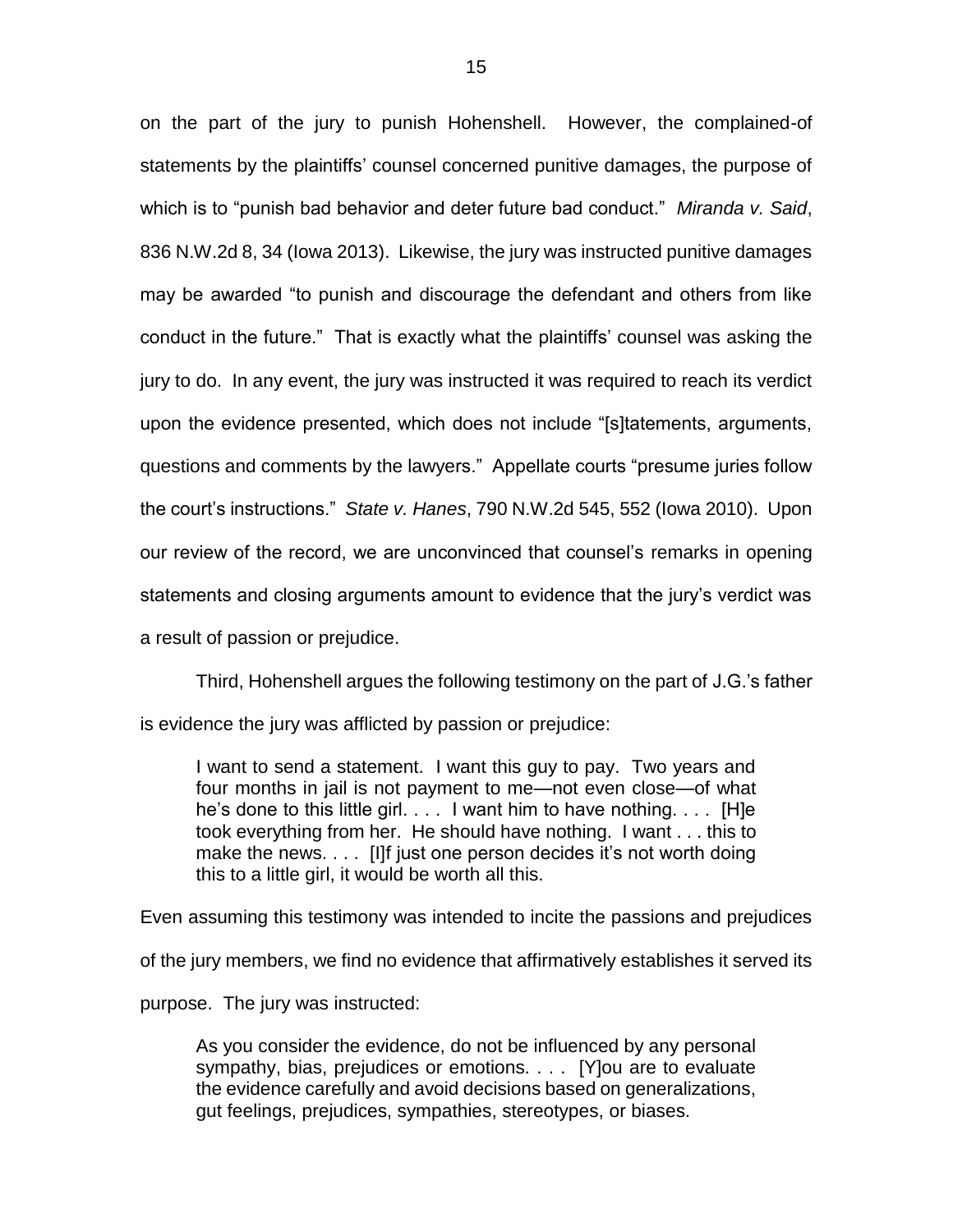On the issue of compensatory damages, the jury was additionally instructed its "judgment must not be exercised arbitrarily, or out of sympathy or prejudice, for or against the parties." Again, we assume the jury followed the court's instructions, and we are therefore satisfied its verdict was not the result of passion or prejudice against Hohenshell. *Id.* Furthermore, "the fact that a damage award is large does not in itself . . . indicate that the jury was motivated by improper considerations in arriving at the award." 58 Am. Jur. 2d *New Trial* § 276 (Nov. 2018 update); *see also Daniels*, 761 N.W.2d at 50 (quoting 58 Am. Jur. 2d *New Trial* § 313, at 313 (2002)).

The efforts on the part of the court and the trial attorneys to select a jury that would not be swayed by passion or prejudice can be described as nothing less than meticulous. True, the jury was presented with argument and testimony that may have been intended to invoke its passions and prejudices, but we find nothing in the record that affirmatively establishes the jury's predisposition that it could impartially consider the evidence gave way to improper considerations in reaching the verdict. The district court specifically noted in its ruling on the new trial motion that it "did not observe actions or reactions by any juror that evidenced or appeared to raise a concern that passion or prejudice was in any way influencing jurors individually or collectively at any point in time." We give weight to this assessment.

We also find persuasive the jury's specifications of damages in light of counsels' closing arguments. Plaintiffs' counsel asked for compensatory damages for J.G. in the total amount of \$30 million; the jury awarded \$50 million. He asked for loss-of-consortium damages of \$5 million for each parent; the jury awarded \$1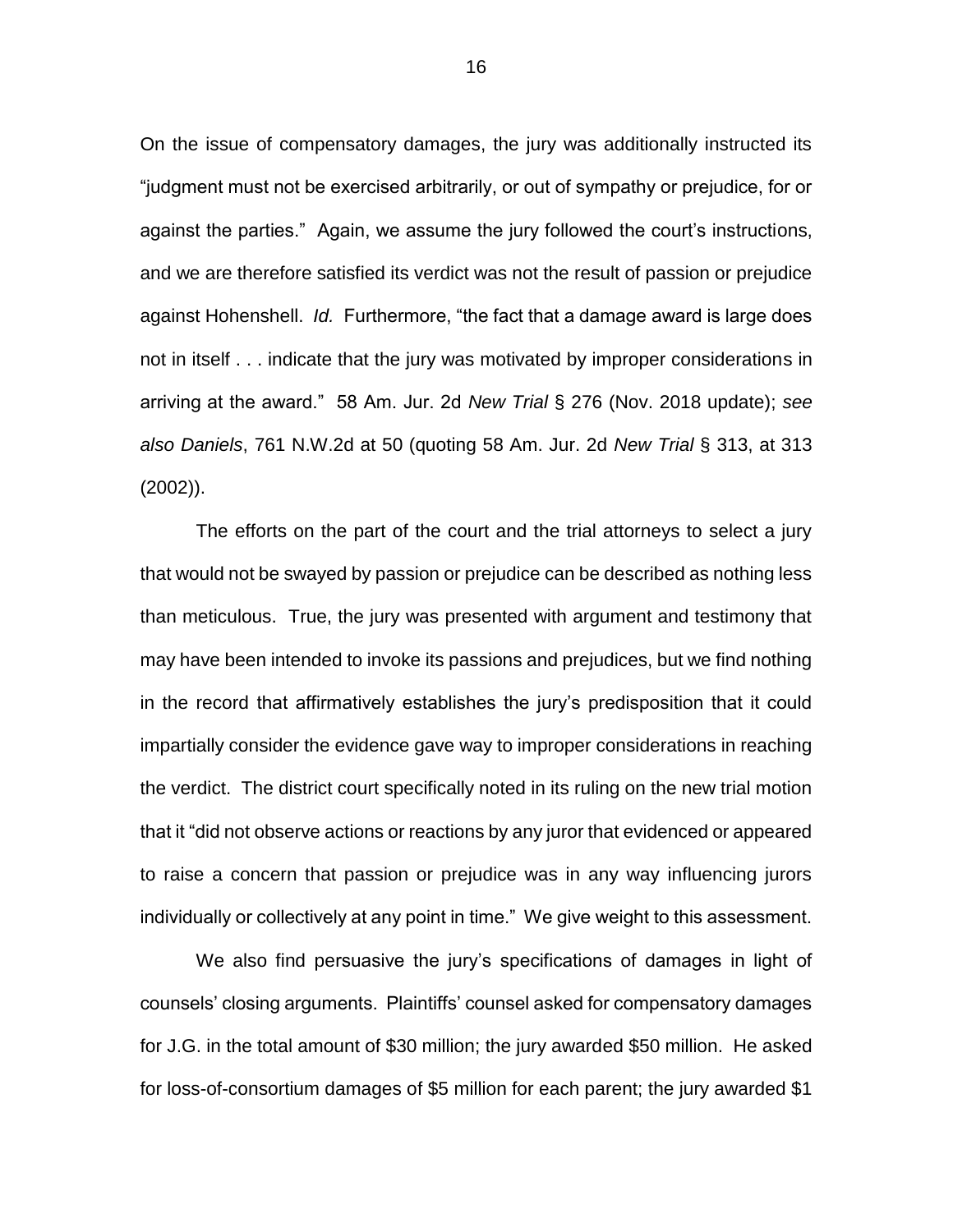million to each. He asked for punitive damages between two and four times compensatory damages; the jury awarded roughly one and a half times J.G.'s compensatory damages. Counsel for Hohenshell offered no specific guidance on damage amounts, but he tried to convince the jury his client was being sufficiently punished by the criminal justice system, J.G. no longer needs therapy, and it is speculation to expect she will have problems in the future as a result of the sexual assault in this case. Although we have no knowledge of how the jury determined the particular damages amounts, we note the awards demonstrate a measured approach following the only guidance given them—from plaintiffs' counsel resulting in damages that were: 66% more compensatory damages for J.G. than requested; only 20% of the loss-of-consortium damages requested; and punitive damages of one and a half times compensatory damages as opposed to two to four times as proposed. Clearly, the jury exercised judgment in determining the damages, demonstrating structure rather than passion or prejudice.

Finding no evidence in the record that affirmatively establishes the jury was influenced by passion or prejudice in reaching its verdict, we conclude the district court did not abuse its discretion in denying Hohenshell's motion for a new trial on the ground that the award of damages was influenced by passion or prejudice on the part of the jury.

### B. Sufficiency of the Evidence

 $\overline{a}$ 

Next, Hohenshell argues the "\$50,000,000 compensatory damage award for J.G. is excessive and not supported by the evidence."<sup>4</sup> He complains the

<sup>&</sup>lt;sup>4</sup> Hohenshell's brief on appeal devotes one paragraph to the loss-of-consortium claims, with no citation to authority in support of the argument. That is insufficient to mount a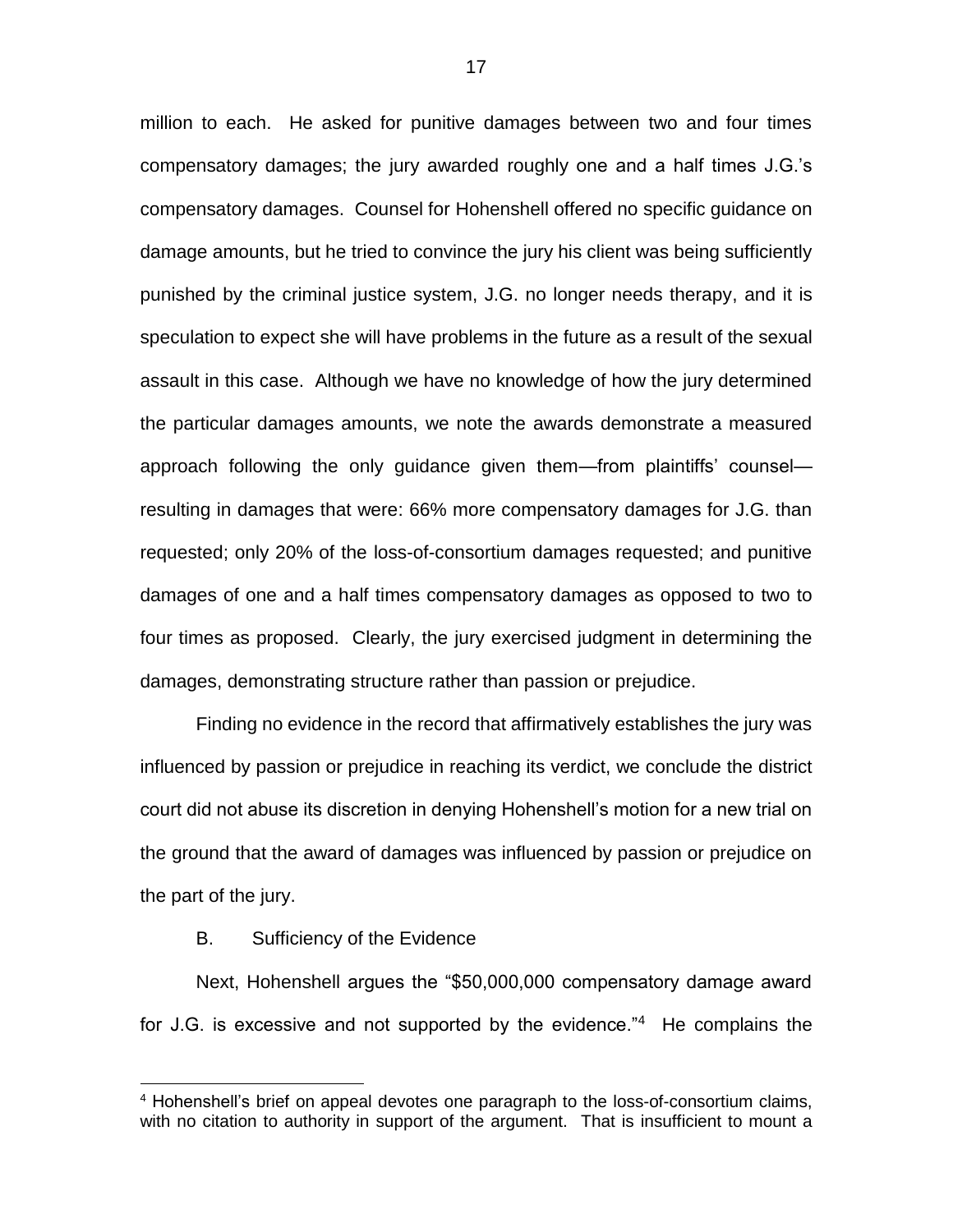evidence does not include medical records or bills and additionally contends J.G.'s therapist's testimony indicates any issues flowing from her encounter with Hohenshell were "resolved" at the time of trial.

### 1. *Preservation of Error*

The plaintiffs contest whether Hohenshell preserved error on his sufficiency-of-the-evidence claims. In reviewing a district court's ruling on a motion for a new trial, appellate courts only consider issues that were raised in the new trial motion. *See Lotz v. United Food Mkts.*, 283 N.W. 99, 101–02 (Iowa 1938); *Clark v. Berry Seed Co.*, 280 N.W. 505, 507 (Iowa 1938); *Shultz v. Shultz*, 275 N.W. 562, 563–64 (Iowa 1937); *see also Meier v. Senecaut*, 641 N.W.2d 532, 537 (Iowa 2002) ("It is a fundamental doctrine of appellate review that issues must ordinarily be both raised and decided by the district court before we will decide them on appeal."). In his new trial motion, Hohenshell only specifically argued the evidence was insufficient to support the jury's award of "\$20 million towards [J.G.'s] future loss of . . . mind and body and future physical, mental pain and suffering." Hohenshell did not specifically challenge the sufficiency of the evidence as to the damage awards concerning J.G.'s past loss of mind and body and physical and mental pain and suffering or the parents' past and future loss of consortium. At the subsequent hearing on the new trial motion, Hohenshell argued "the evidence clearly fails to meet the substantial proof requirement for future damages." He then directed his argument to the cumulative awards of \$20 million for "future loss

 $\overline{a}$ 

challenge on appeal, especially since the title of the argument section only directs us to J.G.'s damages. *See McCleeary v. Wirtz*, 222 N.W.2d 409, 417 (Iowa 1974) (noting "random discussion" of an issue "will not be considered" on appeal).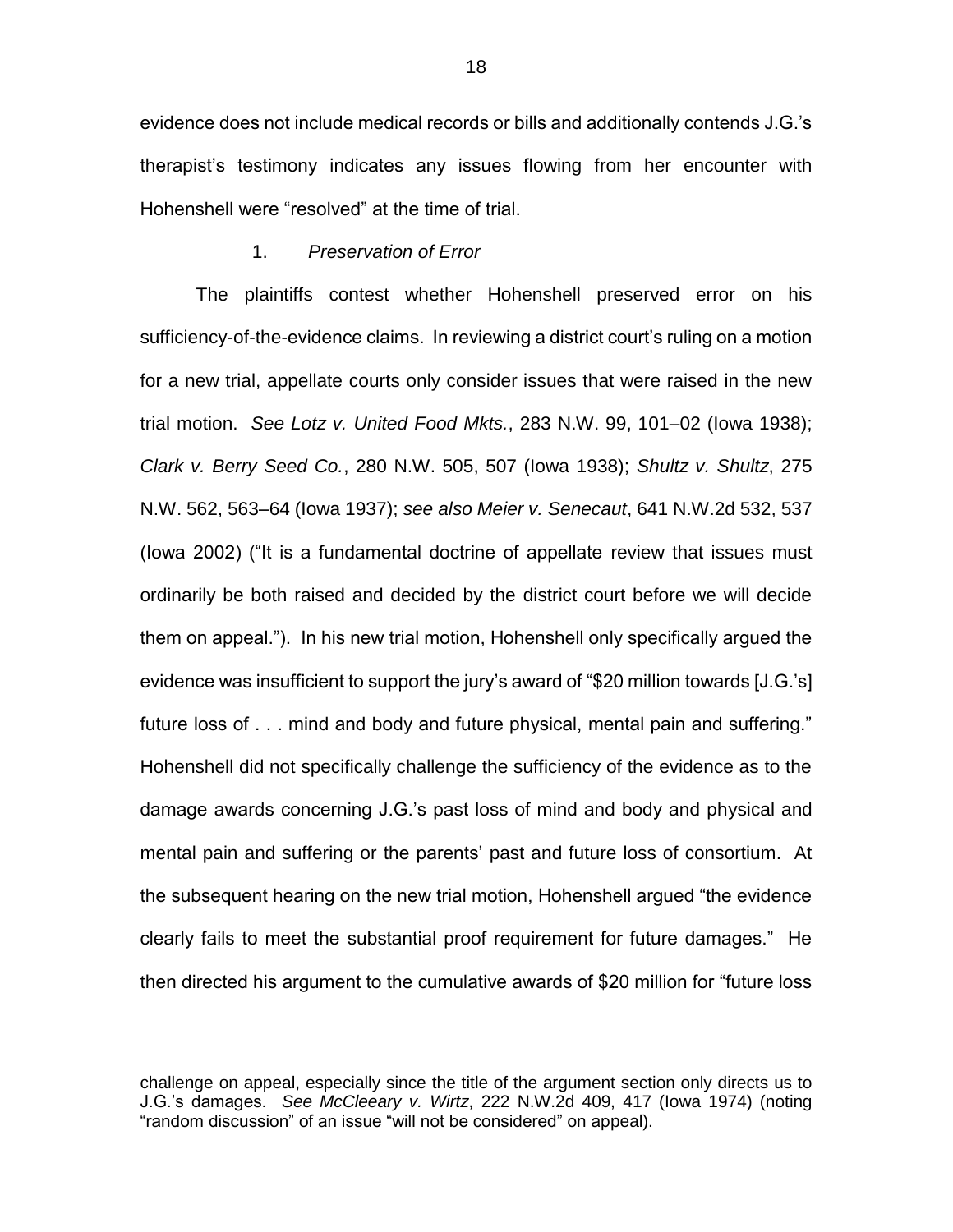of mind and body and pain and suffering for J.G." and additionally addressed future damages for the loss-of-consortium claims. When asked by the court whether he was only challenging specific items of damages, Hohenshell's counsel responded: "Yes. I am arguing specific elements, both the future damages for loss of consortium, the future damages for the pain and suffering, and loss of mind and body of J.G." Hohenshell went on to argue, because the evidence was insufficient to support the awards for future damages, the jury must have acted out of passion or prejudice. In its ruling on the new trial motion, the court limited its consideration to future damages for J.G.'s loss of mind and body and physical and mental pain and suffering and the parents' loss of consortium. The court did not consider the sufficiency of the evidence as to any past damages.

As noted, Hohenshell now argues on appeal that the "\$50,000,000 compensatory damage award for J.G. is excessive and not supported by the evidence." This would include the damages awarded for J.G.'s past loss of mind and body (\$15 million), past physical and mental pain and suffering (\$15 million), future loss of mind and body (\$10 million), and future physical and mental pain and suffering (\$10 million). As detailed, however, Hohenshell only challenged, and the district court only considered and ruled upon, the sufficiency of the evidence concerning the future specifications of damages. Consequently, error has only been preserved on Hohenshell's appellate challenges to the sufficiency of the evidence for those damages. *See Meier*, 641 N.W.2d at 537–41. We will not consider the challenges to the other items of damages for the first time on appeal. $5$ 

 $\overline{a}$ 

<sup>&</sup>lt;sup>5</sup> Hohenshell appears to concede trial counsel failed to make a record on the issues we have deemed are not preserved, but he seems to argue such failure does not preclude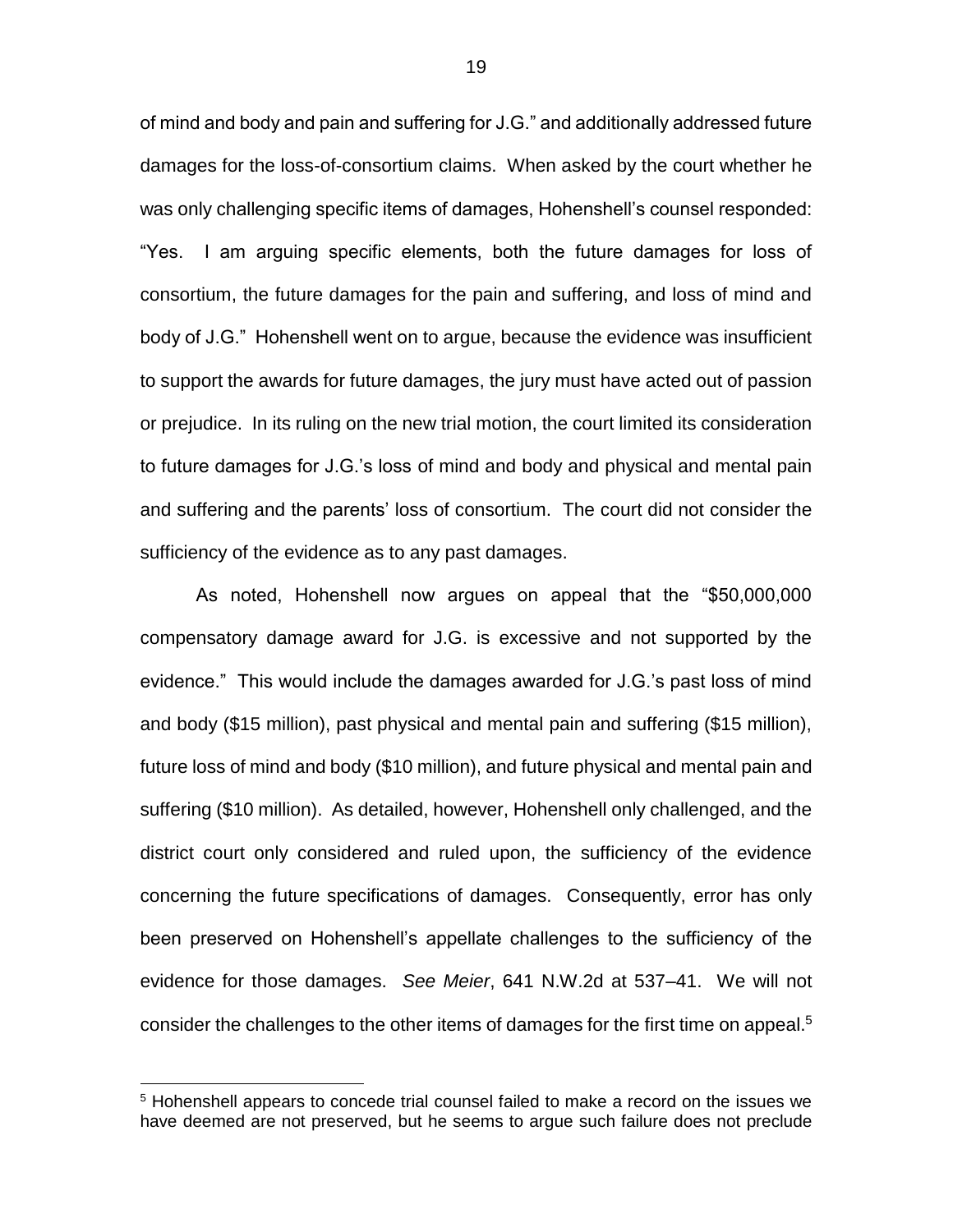# 2. *Merits*

 $\overline{a}$ 

Hohenshell does not claim the evidence presented does not support any award of damages, he only argues the evidence does not support the jury's award. For the reasons discussed above, we limit our consideration to the jury's awards for J.G.'s future loss of mind and body and physical and mental pain and suffering.

Hohenshell did not object to the jury instructions concerning damages. Consequently, they are the law of the case. *In re Estate of Workman*, 903 N.W.2d 170, 176 (Iowa 2017). The jury was instructed that the noneconomic damages sought by the plaintiffs could not "be measured by any exact or mathematical standard." The instructions defined loss of mind and body as "the inability of a particular part of the mind and/or body to function in a normal manner." Physical pain and suffering was defined to include, but not be limited to, "bodily suffering or discomfort." Mental pain and suffering was defined to include, but not be limited to, "mental anguish or loss of enjoyment of life." The evidence shows J.G. was seventeen years old at the time of trial, and the jury was instructed that, based on statistics, she would be expected to live another 64.17 years.

appellate review. He cites *Schmitt*, 170 N.W.2d at 660, to support his position. We disagree with the position that *Schmitt* amounts to an exception to the error-preservation requirement. There, the supreme court explained:

<sup>[</sup>T]he *trial* court in its consideration of a motion for new trial is not limited by the status of the record . . . when it feels the verdict fails to administer substantial justice or it appears the jury has failed to respond truly to the real merits of the controversy. . . . [T]he *trial* court has the inherent right to grant another trial where substantial justice has not been effectuated.

*Schmitt*, 170 N.W.2d at 660 (emphasis added). Although the trial court is not limited by the status of the record made on a motion for a new trial, the supreme court additionally indicated that *appellate* courts are limited by the status of the record when counsel fails to make a proper record which would authorize appellate review. *See id.* This indication mirrors the general error-preservation requirement.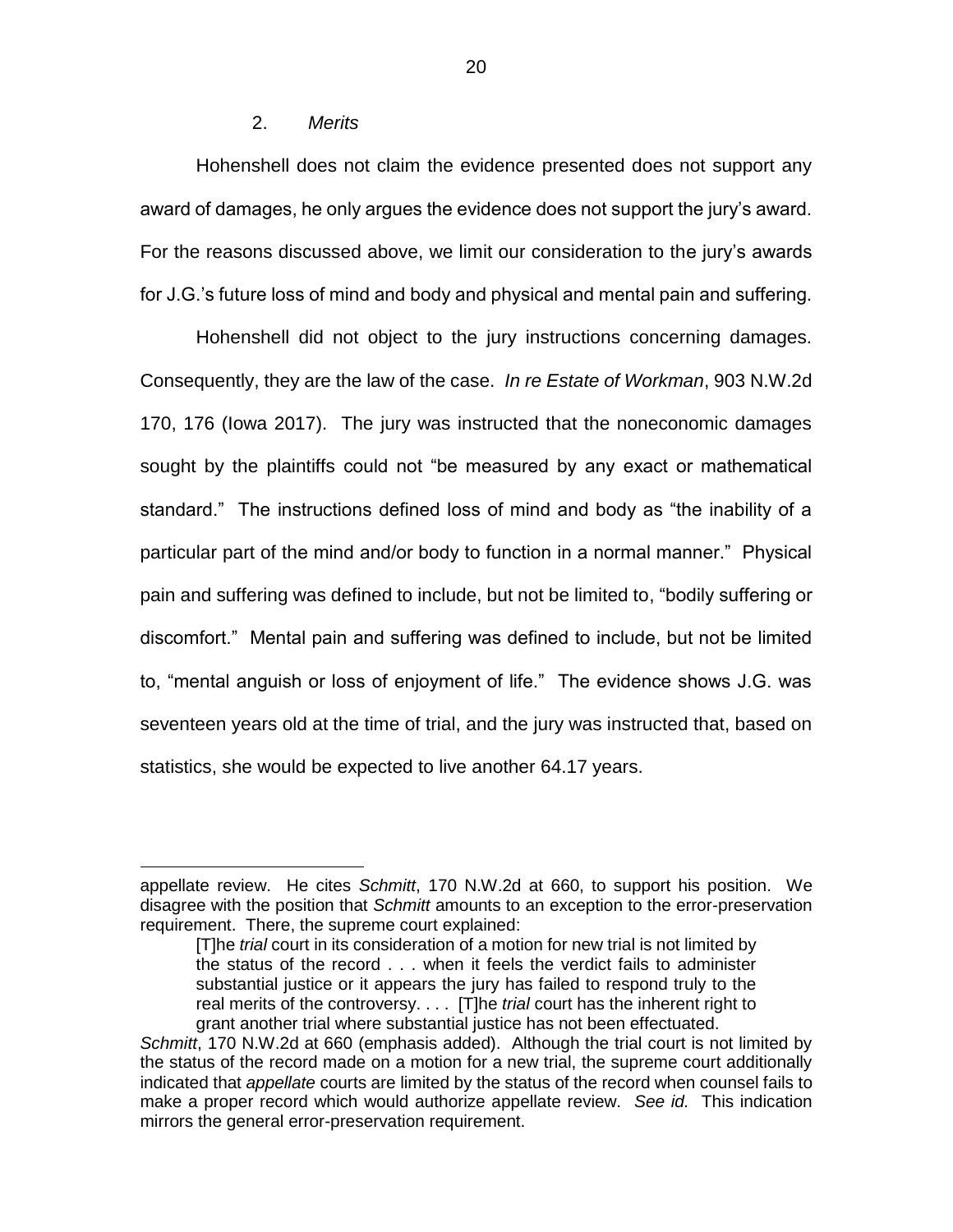Damages for loss of mind and body and physical and mental pain and suffering are noneconomic in nature. *See Matthess v. State Farm Mut. Auto. Ins. Co.*, 521 N.W.2d 699, 703 (Iowa 1994); *see also* Restatement (Second) of Torts § 905 (Am. L. Inst. 1979). While economic damages can be measured by some valuation standard, *see, e.g.*, 22 Am. Jur. 2d *Damages* § 3 (Nov. 2018 update), noneconomic damages, as the jury was instructed, "cannot be measured by any exact or mathematical standard and must be left to the sound judgment of the jury." *Estate of Pearson*, 700 N.W.2d at 347; *accord Oldsen v. Jarvis*, 159 N.W.2d 431, 434 (Iowa 1968). For this reason, we readily dismiss Hohenshell's complaint that no "medical records" or "medical bills" were presented to "quantify or otherwise indicate the extent and nature" of J.G.'s future damages. We do, however, agree with Hohenshell that "[e]ven noneconomic damages have to have some basis in fact." Hohenshell's position seems to be that the jury's award of damages has no basis in fact because "any mental defect suffered by J.G. had essentially resolved [by] the point of trial" and the evidence presented "merely hints as to possibilities of future treatment." As to the latter complaint, the challenged awards were not to compensate J.G. for possible future treatment; they were to compensate her for loss of mind and body and pain and suffering. As to the former, the assertion that the evidence suggests J.G.'s issues resulting from her encounter with Hohenshell were resolved is a far cry from what the evidence really shows. Rather, the evidence shows the way J.G.'s mind operates has been altered; she is a mere shell of her former self; she lives in fear; she suffers from depression, posttraumatic stress disorder, panic attacks, and anxiety; and she has an inclination toward self-harming behavior. Although J.G.'s commitment to therapy in its early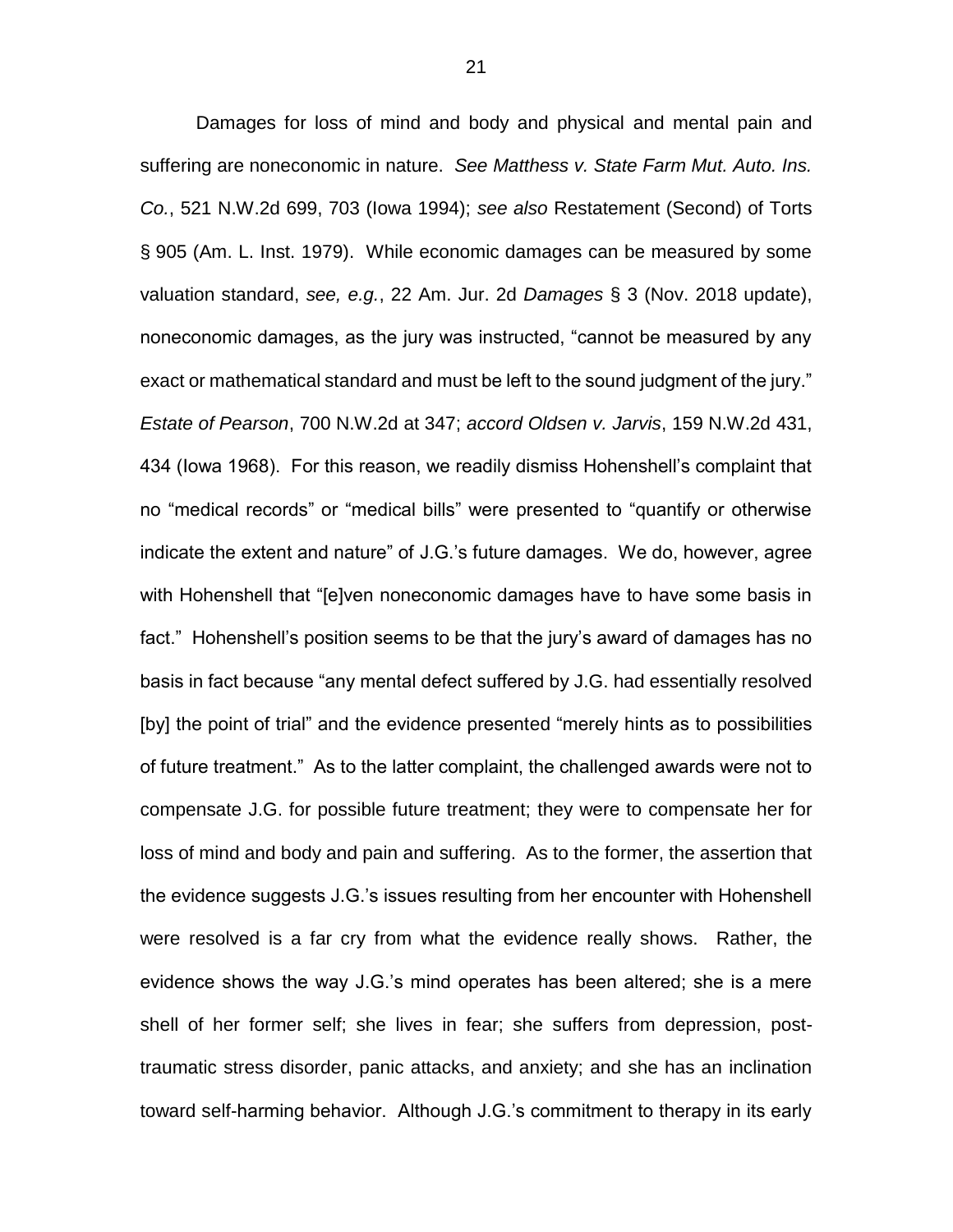stages prepared her to better cope with these issues, her therapist testified the issues are not resolved and will be with her for the rest of her life.

As we noted above, the closing argument by Hohenshell's counsel was in two parts: (1) a focus on how the criminal justice system was already punishing Hohenshell and how he would be punished in the future; and (2) how well J.G. had already recovered from the criminal acts against her. He did not offer the jury any guidance on how to measure or award damages.<sup>6</sup> In this appeal, Hohenshell asks us to either reduce the damages award<sup>7</sup> or order a new trial.

Valuing damages such as these is a nebulous task. The evidence is clear that J.G. will continue to suffer in the future, more likely than not for the rest of her life. This court cannot place a value on what she will go through in dealing with the after effects of being sexually assaulted by Hohenshell at the tender age of thirteen years. As was the district court, we are unable to value the "damages awarded for the loss of a child's innocence." It is best to leave such a valuation to a jury. As the supreme court has stated:

[T]he jury was in the best position to judge the credibility of the witnesses and to make the judgment call about what the noneconomic elements of damages were worth. That is exactly what juries are for. We should not set aside a verdict simply because we might have reached a different conclusion. Were we to do so, we would be relegating juries to "unimportant window dressing."

 $\overline{a}$ 

 $6$  We are not critical of counsel, only recognizing the facts of the case. We recognize strategic reasons why counsel would consider making no specific recommendations.

 $7$  When we asked Hohenshell's counsel at oral arguments to identify what he thought would be an appropriate damages award for this court to approve, he replied between \$10,000 and \$100,000.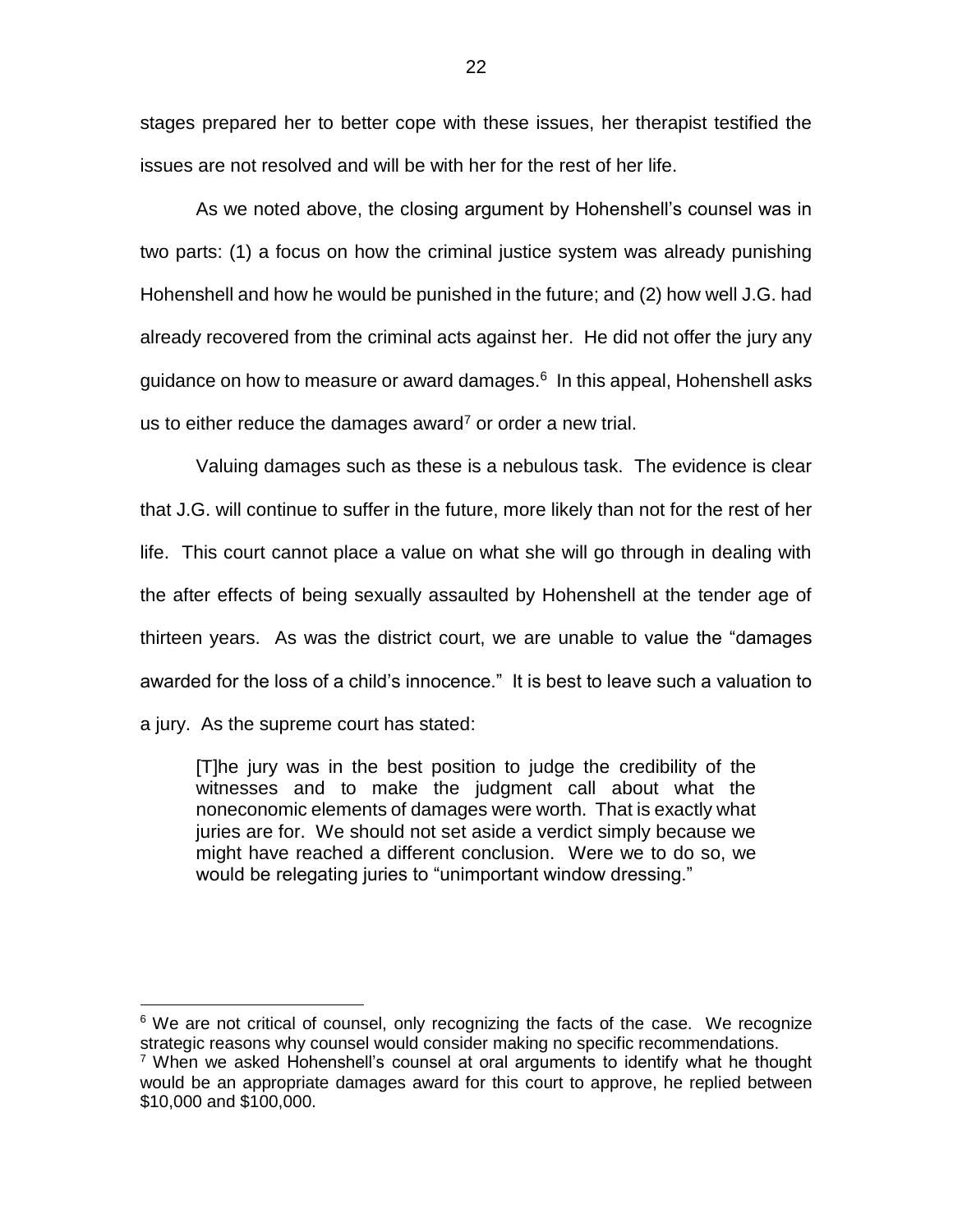*Matthess*, 521 N.W.2d at 704 (quoting *Lantz v. Cook*, 127 N.W.2d 675, 677 (Iowa 1964)).

Upon our review, we are unable to say the challenged awards were excessive in light of the evidence presented. Consequently, we conclude the district court did not abuse its discretion in denying Hohenshell's motion for a new trial or alternatively ordering a remittitur of damages, even though Hohenshell never requested such a remittitur.

#### **IV. Punitive Damages**

Finally, Hohenshell challenges the jury's punitive damages award as in violation of his due process rights. The due process argument was not raised in the district court and, consequently, the plaintiffs contest error preservation. However, "it is a denial of due process for a state to allow punitive damages without according appellate review of the appropriateness of the amount" and we are "obliged as a matter of constitutional law to assume responsibility for reviewing the appropriateness of the size of punitive damage awards." *Ezzone v. Riccardi*, 525 N.W.2d 388, 398–99 (Iowa 1994); *accord Wilson v. IBP, Inc.*, 558 N.W.2d 132, 144 (Iowa 1996) (noting our responsibility for reviewing the appropriateness of the size of a punitive damage awards regardless of whether a party mounts a constitutional challenge). We proceed to the merits.

The United States Supreme Court has expressed three guideposts for consideration in determining whether a punitive damages award is unconstitutionally excessive:

(1) the degree of reprehensibility of the defendant's misconduct; (2) the disparity between the actual or potential harm suffered by the plaintiff and the punitive damages award; and (3) the difference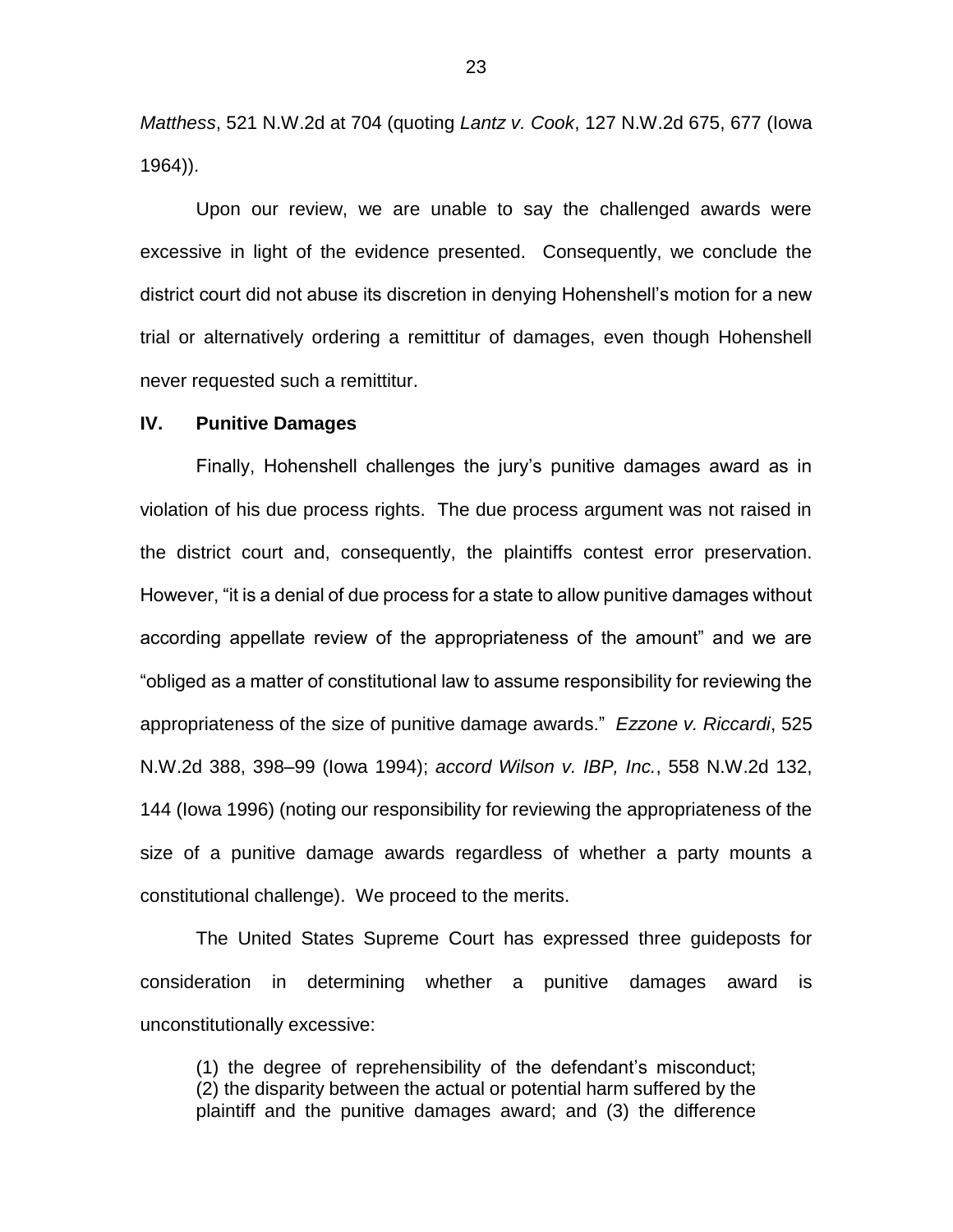between the punitive damages awarded by the jury and the civil penalties authorized or imposed in comparable cases.

*State Farm Mut. Auto. Ins. Co. v. Campbell*, 538 U.S. 408, 418 (2003); *accord B.M.W. of N. Am., Inc. v. Gore*, 517 U.S. 559, 574–75 (1996). "The existence of any one of these factors weighing in favor of a plaintiff may not be sufficient to sustain a punitive damages award; and the absence of all of them renders any award suspect." *Campbell*, 538 U.S. at 419.

A. Degree of Reprehensibility

"The degree of reprehensibility of the defendant's conduct is said to be the most important indicium of the reasonableness of a punitive-damage award." *Wolf*, 690 N.W.2d at 894; *accord Campbell*, 538 U.S. at 419. A number of factors are to be considered in determining the reprehensibility of a defendant's conduct, whether:

(1) the harm caused was physical as opposed to economic; (2) the tortious conduct evinced an indifference to or a reckless disregard of the health or safety of others; (3) the conduct involved repeated actions or was an isolated incident; and (4) the harm was the result of intentional malice, trickery, or deceit, or mere accident.

*Wolf*, 690 N.W.2d at 894 (altered for readability) (quoting *Campbell*, 538 U.S. at 419). First, there is no question that the harm caused was noneconomic in nature. Next, Hohenshell's sexual assault of J.G. unquestionably evinces an indifference to or reckless disregard to the health or safety of others. On the third factor, we acknowledge that this incident, while egregious, was an isolated one. On the final factor, however, the harm caused was unquestionably a result of Hohenshell's ill will and not a mere accident.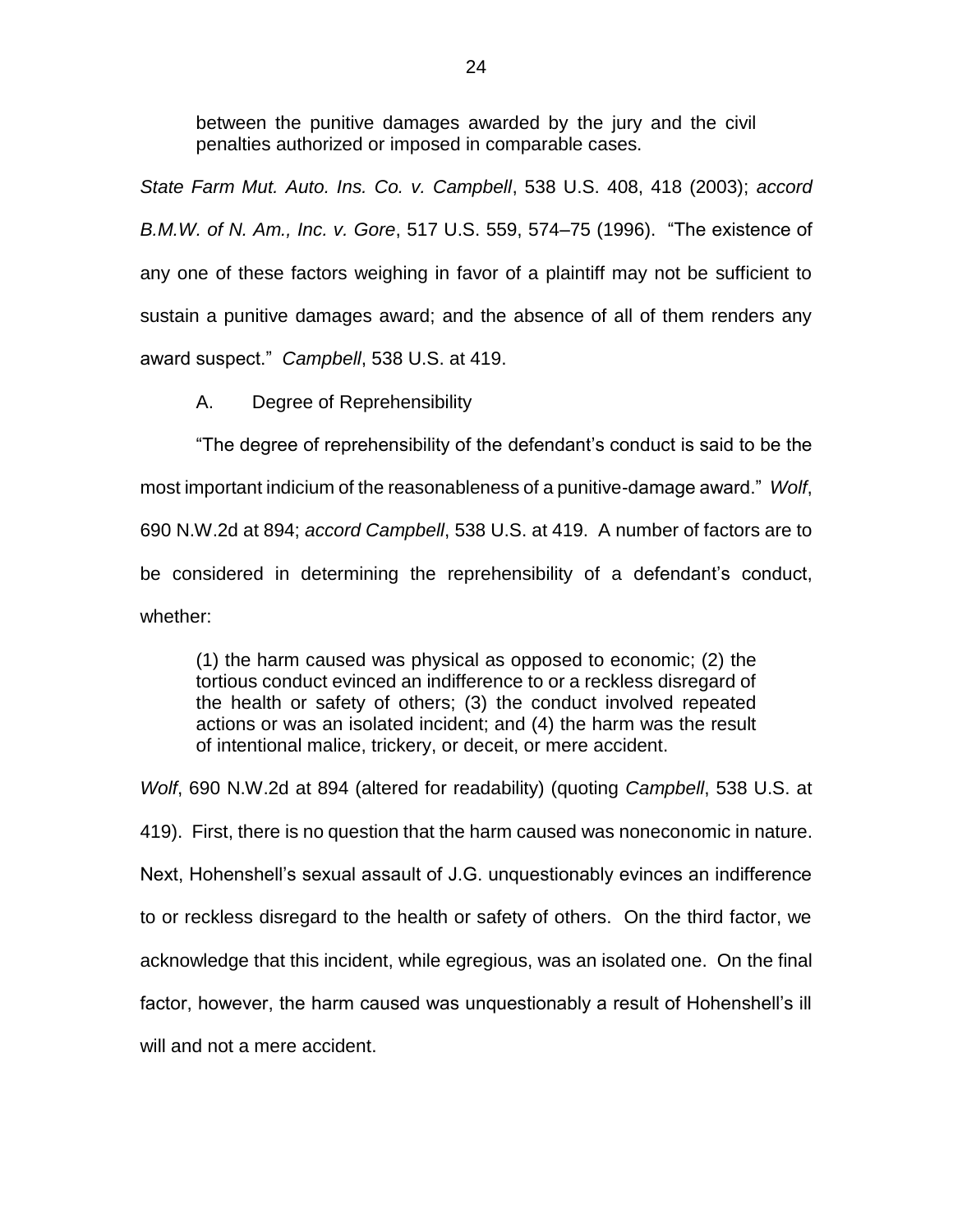Upon our de novo review of the record, we find the degree of reprehensibility of Hohenshell's conduct supports the jury's punitive damages award.

B. Disparity Between Actual or Potential Harm and the Punitive Damages Award

Hohenshell simply argues the "\$75 million punitive damage award here is irreconcilable with the \$52 million compensatory damage award, so it violates the due process requirements." The Court has declined "to impose a bright-line ratio which a punitive damages award cannot exceed." *Campbell*, 538 U.S at 425. However, the Court has advised that "few awards exceeding a single-digit ratio between punitive and compensatory damages . . . will satisfy due process." *Id.* The following was the closest the Court came to delineating a bright-line rule: "Single-digit multipliers are more likely to comport with due process, while still achieving the State's goals of deterrence and retribution." *Id.* Even so, "[a] higher ratio may also be justified in cases in which injury is hard to detect or the monetary value of noneconomic harm might have been difficult to determine." *Gore*, 517 U.S. at 582.

Here, the ratio between punitive and compensatory damages is 1.44 to 1. We do not view this disparity between actual or potential harm and the punitive damages award so great as to amount to a due process violation and therefore require elimination or reduction of the award, or a new trial. *Cf. May v. Nationstar Mortg., LLC*, 852 F.3d 806, 817 (8th Cir. 2017) ("[T]he 8-to-1 ratio . . . 'does not set off any alarm bells,' and it is not unconstitutionally excessive."); *Brand Mktg. Grp. LLC v. Intertek Testing Servs., N.A., Inc.*, 801 F.3d 347, 366 (3d Cir. 2015) ("[A]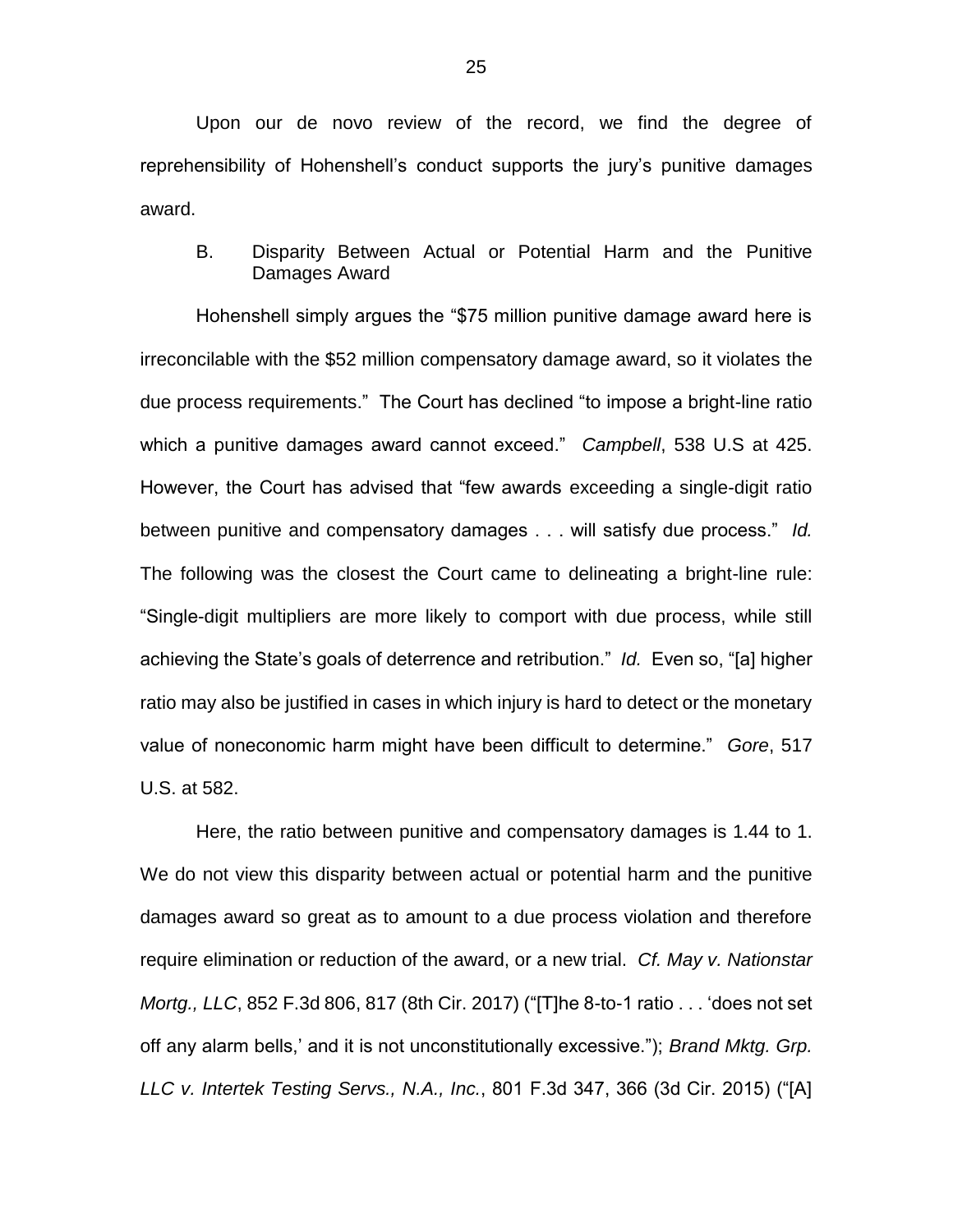5:1 ratio is not the type of gross disparity between compensatory and punitive damages that renders a punitive award suspect by itself."); *Lee ex rel. Lee v. Borders*, 764 F.3d 966, 976 (8th Cir. 2014) ("[A] 3:1 ratio does not indicate unconstitutionally excessive punitive damages."); *Equal Emp't Opportunity Comm'n v. AutoZone, Inc.*, 707 F.3d 824, 839–40 (7th Cir. 2013) (finding 2:1 ratio "well within the range of constitutionally acceptable values"), *reh'g en banc denied*  (7th Cir. 2013); *Trickey v. Kaman Indus. Techs. Corp.*, 705 F.3d 788, 804 (8th Cir. 2013) ("We conclude that a 5:1 ratio is within constitutional limits. This is not a case involving a ratio exceeding single digits."); *Myers v. Cent. Florida Invs., Inc.*, 592 F.3d 1201, 1222 (11th Cir. 2010) ("[T]he punitive ratio of 4.89:1 does not offend constitutional due process."), *reh'g en banc denied*, 401 F. App'x 552 (11th Cir. 2010), *cert. denied*, 562 U.S. 890 (2010); *Diesel Mach., Inc. v. B.R. Lee Indus., Inc.*, 418 F.3d 820, 840 (8th Cir. 2005) ("We disagree a four-to-one ratio is *per se*  unconstitutional."); *Rhone-Poulenc Agro, S.A. v. DeKalb Genetics Corp.*, 345 F.3d 1366, 1371–72 (Fed. Cir. 2003) (finding ratio between punitive and compensatory damages of approximately 3:1 "lies well within the bounds of constitutional propriety"), *cert. denied*, 540 U.S. 1183 (2004); *Zhang v. Am. Gem Seafoods, Inc.*, 339 F.3d 1020, 1044 (9th Cir. 2003) (concluding because ratio of roughly 7:1 is a single-digit ratio, it was "not constitutionally excessive"), *cert. denied*, 541 U.S. 902 (2004); *Bogle v. McClure*, 332 F.3d 1347, 1362 (11th Cir. 2003) (concluding ratio "in the neighborhood of 4:1" between punitive and compensatory damages "does not indicate that the punitive damages award violates due process").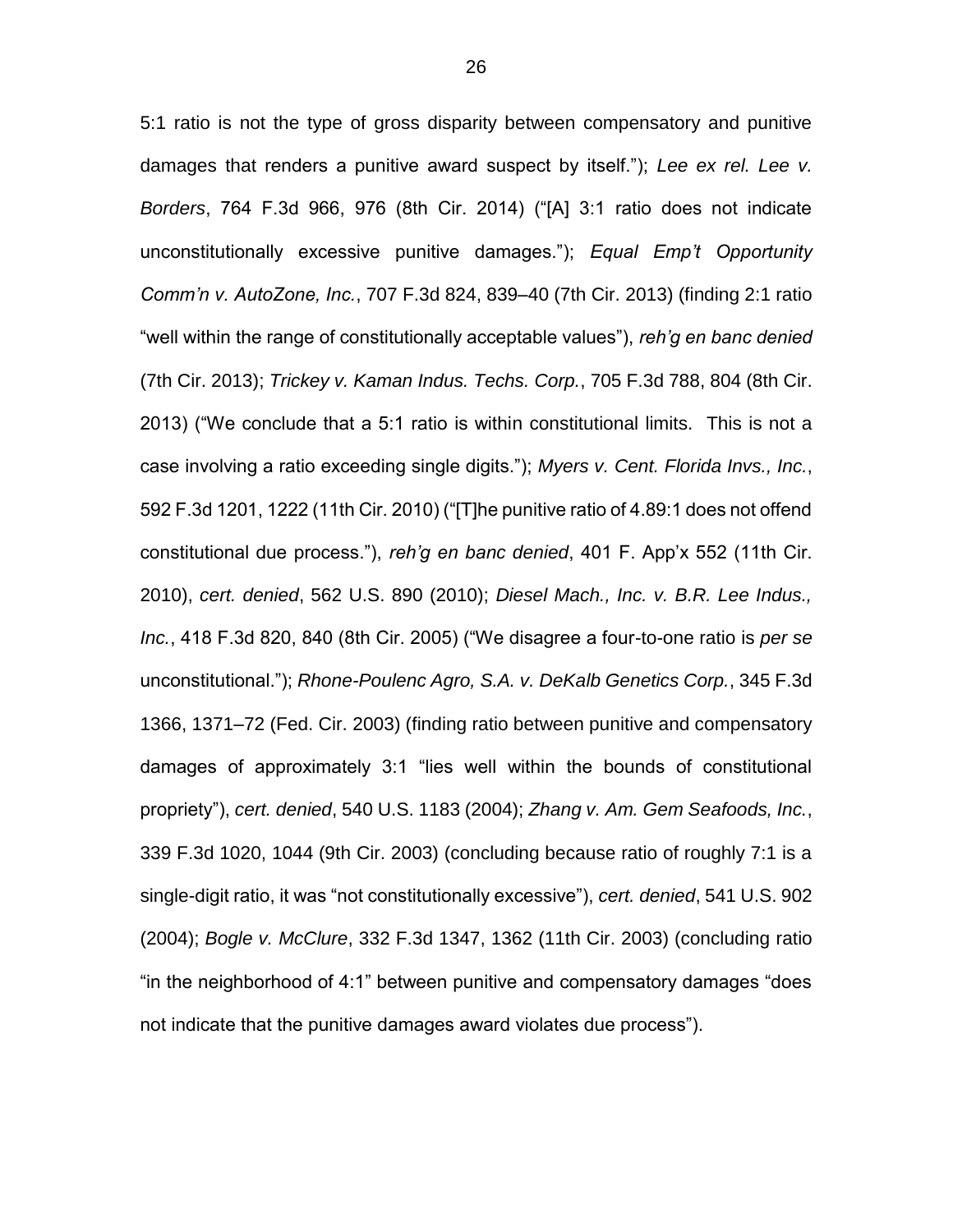C. Difference Between Punitive Damages and Civil Penalties Authorized in Comparable Cases

"Another guideline to consider is the disparity between the punitive-damage award and the civil or criminal penalties authorized or imposed in comparable cases." *Wolf*, 690 N.W.2d at 896. We note this guidepost has been described as the least useful one in determining whether a punitive damages award is excessive. Laura J. Hines & N. William Hines, *Constitutional Constraints on Punitive Damages: Clarity, Consistency, and the Outlier Dilemma*, 66 Hastings L.J. 1257, 1270 (2015).

Hohenshell compares the punitive damages award to the potential criminal penalties and those actually imposed as a result of his guilty pleas to lascivious acts with a child and five counts of providing alcohol to a minor. Ignoring the fact that Hohenshell agreed to plead guilty in return for a lesser charge, this would be somewhat similar "to determining the appropriate amount of punitive damages in a drunk driving death case by looking to the monetary fine levied for operating under the influence." *Cf. Christensen v. Good Shepherd, Inc.*, No. 17-0516, 2018 WL 2731626, at \*10 (Iowa Ct. App. June 6, 2018). We find the comparison useless in considering this guidepost.

Although some courts, in considering this guidepost, have considered punitive damages awarded in similar civil cases, $8$  in addressing this guidepost,

 $\overline{a}$ 

<sup>8</sup> *See, e.g.*, *Trickey*, 705 F.3d at 804 ("Addressing the third . . . guidepost, this court must also compare damages awarded in similar civil cases."); *Morris v. Flaig*, 511 F. Supp. 2d 282, 310–13 (E.D.N.Y. 2007) ("This final factor requires a comparison to awards authorized in similar cases."); *Qwest Servs. Corp. v. Blood*, 252 P.3d 1071, 1100 (Colo. 2011) (concluding defendant was on notice of potential for amount of exemplary damages due to other similar cases upholding large exemplary damages); *Cody P. v. Bank of Am., N.A.*, 720 S.E.2d 473, 484–85 (S.C. Ct. App. 2011).